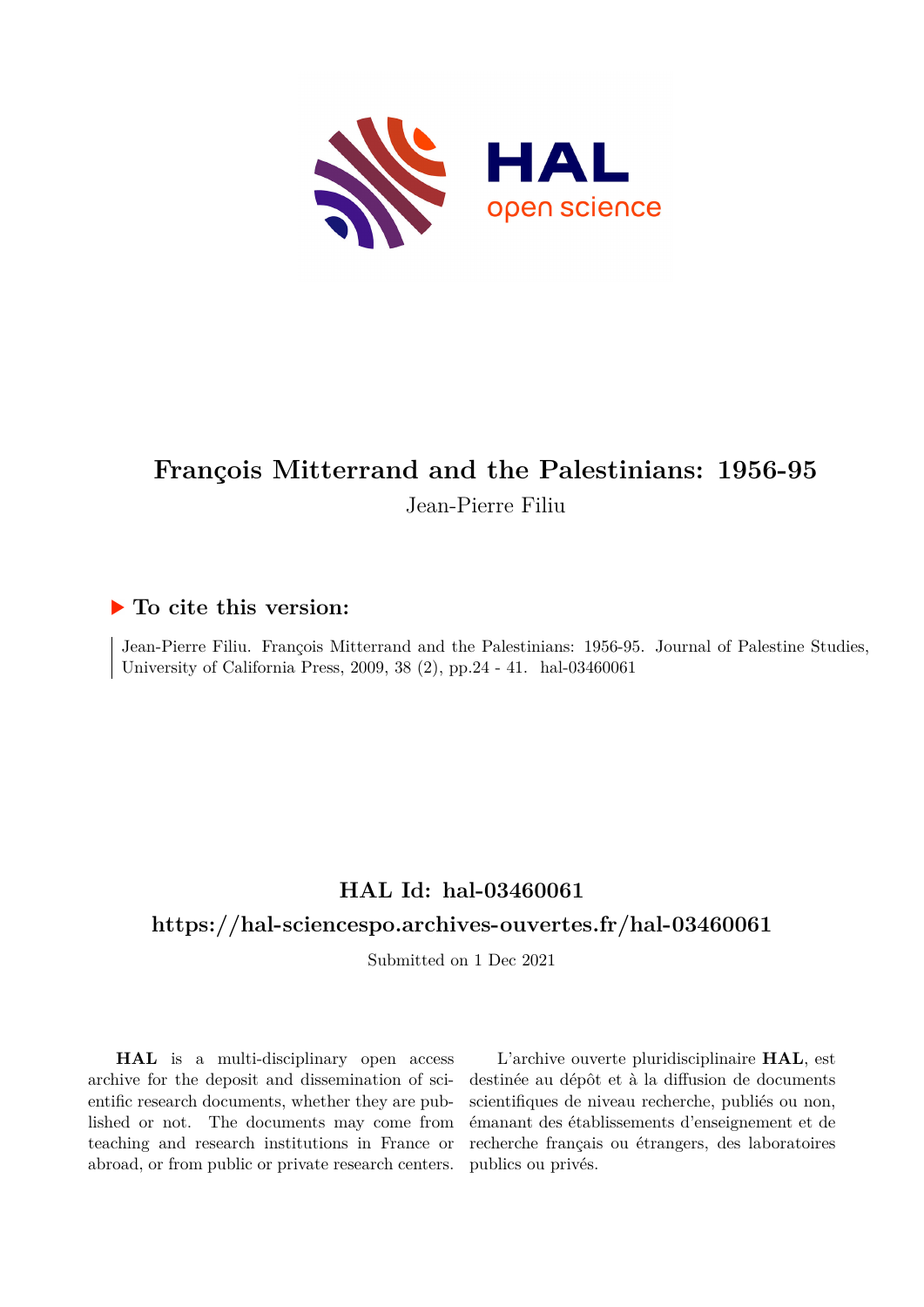

## **FRANCOIS MITTERRAND AND THE PALESTINIANS: 1956–95**

JEAN-PIERRE FILIU

*François Mitterrand, the longest-serving French president in history, never ceased to be a passionate advocate of Israel, in contrast to his Gaullist predecessors. But he was also the most committed to Palestinian statehood, and among the earliest to insist on the PLO's full engagement in the peace process, often at considerable cost to his ties with Israel. By the time Mitterrand left office in 1995, France's Middle Eastern role had greatly declined, with the United States having assumed full control of the peace process; during the 1980s, however, its contributions had been significant. This article examines Mitterrand's fourteen-year presidency and the paradoxes of his Middle East policy.*

FRANÇOIS MITTERRAND, A SOCIALIST, was elected president of the French republic on 10 May 1981 after two decades of conservative rule during which the country's Middle East policy was seen as leaning toward the Arab states. This had not always been the case. France had been Israel's staunchest ally in the 1950s and one of its main military suppliers up to the June 1967 war, when President Charles de Gaulle strongly and publicly opposed the Israeli offensive and demanded full withdrawal from all the territories occupied during the conflict. De Gaulle's successors at the Elysée—Georges Pompidou (1969–1974) and Valéry Giscard d'Estaing (1974–1981)—continued policies that only exacerbated the rift with Israel. Meanwhile, the main government opposition, the French Socialist party, continued to enjoy the close relations with Israel that had been cemented even before the establishment of the Jewish state.

Mitterrand, besides having led the Socialist party for the decade before his election, had been known in his own right as one of Israel's strongest supporters on the French political scene. A founder of *Alliance France-Israël*, he had consistently criticized France's estrangement from the Jewish state. Given these well-known facts, Mitterrand, once elected, was widely expected to take France's Middle East policy in a sharply new direction. Yet even while his commitment to Israel never wavered, within a year he had gone farther than any of his predecessors on the Palestine issue, recognizing for the first time the Palestinians' right to a state. During his two terms in office (1981–1995), he twice proposed—in 1982 and 1990—UN resolutions aimed at engaging the

**JEAN-PIERRE FILIU** is an associate professor at Paris Institute of Political Studies (*Sciences Po*), Middle East Chair. He is the author of several books on the Middle East, including *Mitterrand et la Palestine* (Fayard, 2005) and *Apocalypse in Islam*, forthcoming from University of California Press.

*Journal of Palestine Studies* Vol. XXXVIII, No. 2 (Winter 2009), pp. 24–41 ISSN: 0377-919X; electronic ISSN: 1533-8614.  $\odot$  2009 by the Institute for Palestine Studies. All rights reserved. Please direct all requests for permission to photocopy or reproduce article content through the University of California Press's

Rights and Permissions website, at http://www.ucpressjournals.com/reprintInfo.asp. DOI: jps.2009.XXXVIII.2.24.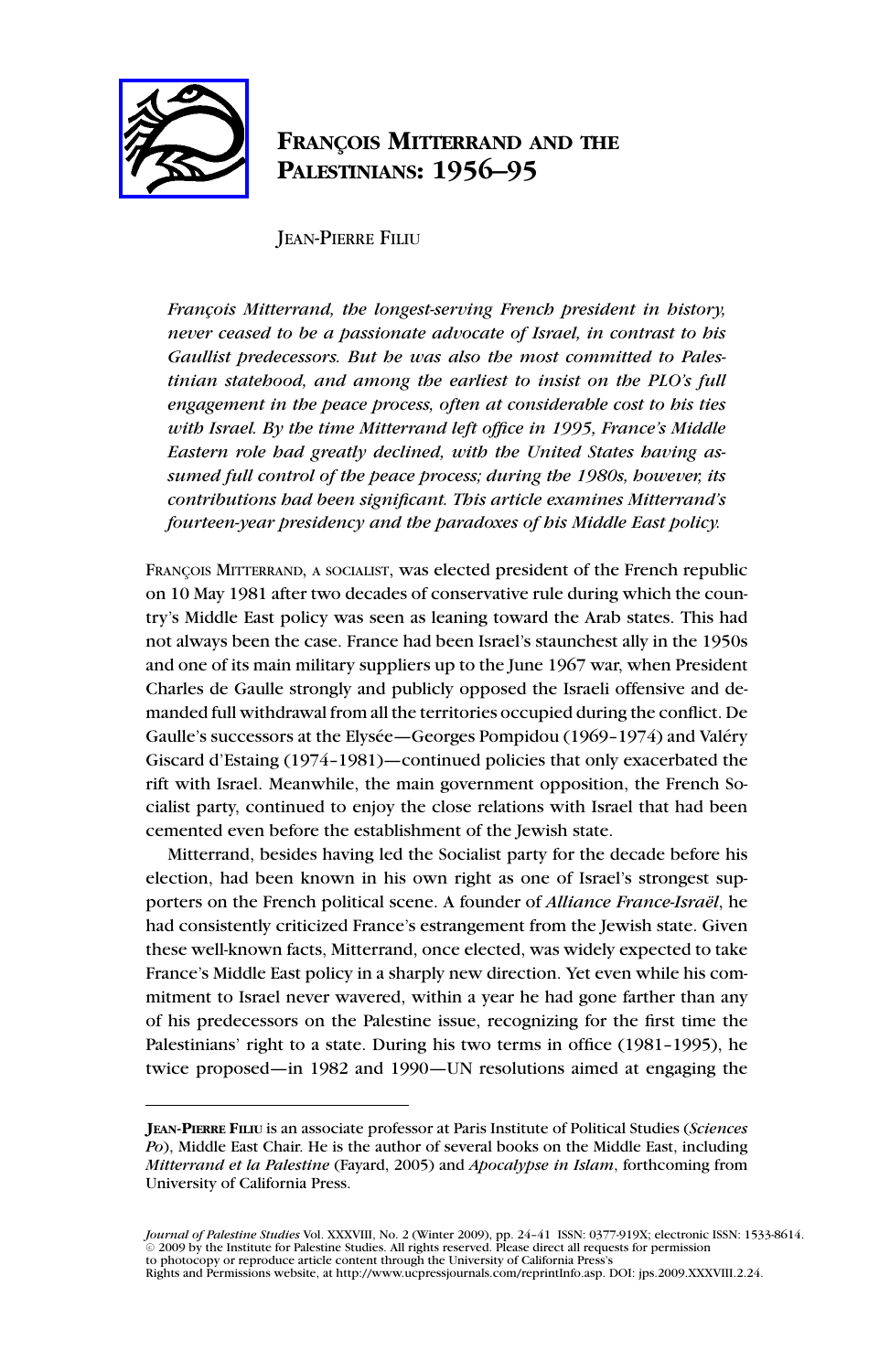PLO and Israel in a new political process. He insisted from an early date that the PLO be a full participant in all negotiations and was one of the earliest advocates (in 1980) of Israeli-Palestinian "mutual recognition." Twice—in the summer of 1982 and in autumn 1983—he sent French navy and commando forces to rescue PLO fighters threatened with annihilation in Lebanon, and it was at his insistence that the PLO was able to leave Beirut with their dignity intact, heads high and flags flying. Indeed, his unquestionably pro-Israeli bias, far from neutralizing his drive to win acceptance for the PLO and the concept of Palestinian statehood, led him to push for these goals even more strongly. Long before his friends in the Israeli Labor party, he was convinced that Palestinian statehood and the preservation of the PLO were essential not just for the sake of the Palestinians, but the long-term interests of Israel.

#### **THE OPPOSITION YEARS**

The solidarity between French socialists and the Zionist movement had deep roots: In the 1940s, French premier Leon Blum played a crucial role in mobilizing international support for the founding of the Jewish state, and French socialist activists organized networks of illegal immigration to Palestine in 1945–1948. The rise of pan-Arab nationalist leader Gamal Abdel Nasser in Egypt in the 1950s and the hostility he generated in both Israel and France only solidified the links between the French Socialist party (*Section Française de l'Internationale Ouvrière*—SFIO) and the Israeli Labor party, which governed Israel for the first three decades of its existence. French socialists were convinced that the nationalist guerrilla war in Algeria launched by the FLN (*Front de Lib´eration Nationale*) in November 1954 would be doomed without Egyptian military and diplomatic support. When Guy Mollet, secretary general of the SFIO, became prime minister in February 1956, he tightened military cooperation with Israel; Shimon Peres handled these sensitive issues in Paris on behalf of David Ben-Gurion. The result was the Israeli-French-British tripartite invasion of Egypt in October–November 1956, secretly plotted by the three parties in Sèvres near Paris. In accordance with the plan, Israel invaded the Sinai on 29 October. When Egypt, as expected, rejected the ultimatum issued by Paris and London to "neutralize" the Suez Canal, the French government immediately requested approval for an expedition from the two chambers of parliament.

Mitterrand, who was justice minister at the time, was charged by Mollet to present the case for war to the Senate while Mollet himself addressed the National Assembly. Though Mitterrand was miffed at having been excluded from the secret plot (which involved only Mollet and his defense and foreign ministers), he was personally committed to the expedition and strongly defended its necessity, placing full blame on Nasser as "a dictator who spared neither blood nor threat."<sup>1</sup> The motion to go to war carried by a wide margin in both chambers (550 to 182 in the Assembly; 308 to 19 in the Senate), reflecting the broad consensus in favor of fighting Arab nationalism shoulder-to-shoulder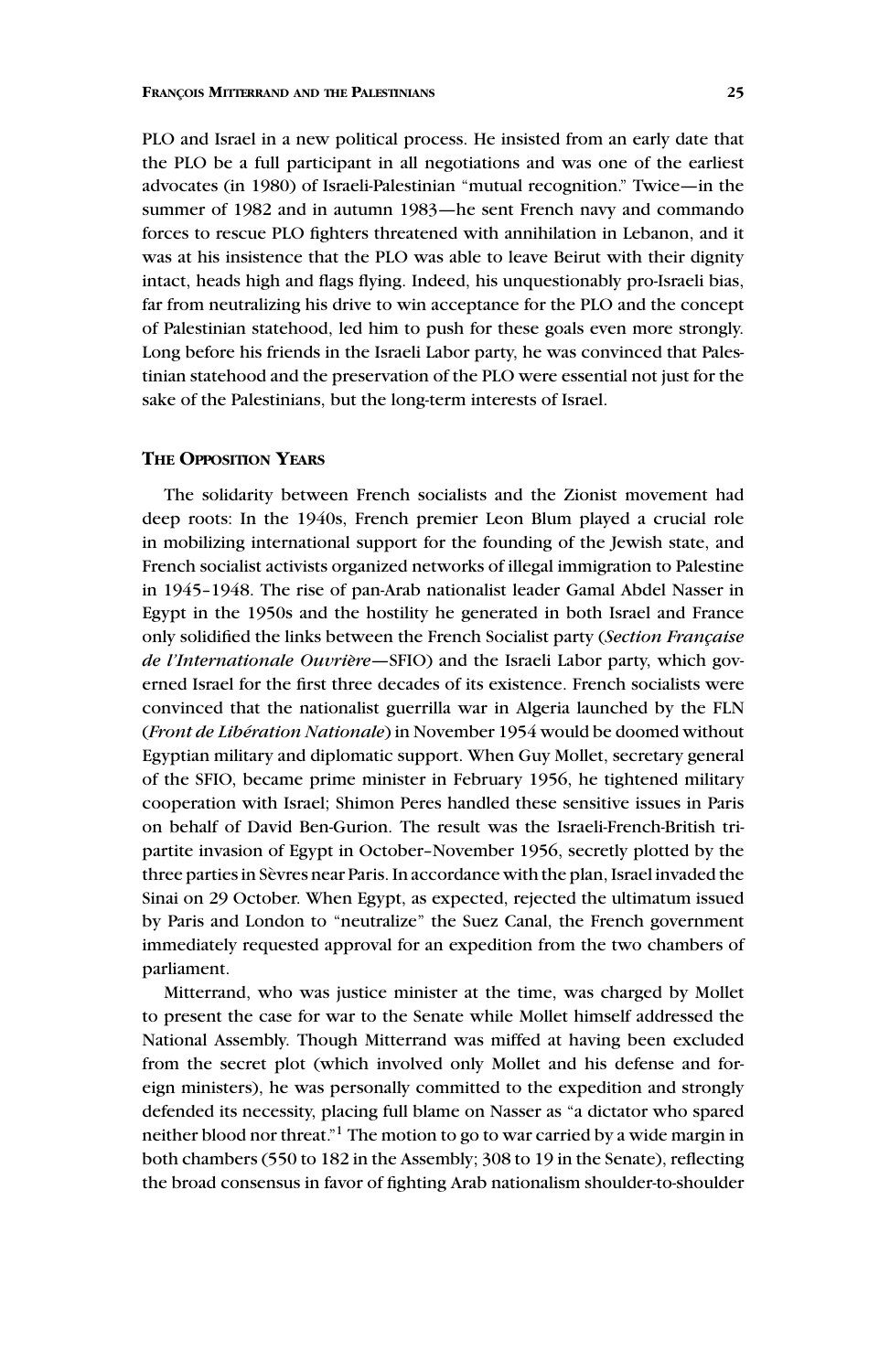with Israel. The operation, during which the entire Sinai up to the Suez canal was occupied, was a military success but a diplomatic disaster, with the United States and the Soviet Union imposing a cease-fire and forcing the aggressors to withdraw.

Though a minister in the Mollet government, Mitterrand was not then a member of the Socialist party, but head of a center-left party, the UDSR (*Union Démocratique et Socialiste de la Résistance*). Thus, whereas the French socialist party had dealings only with Israeli Labor, Mitterrand was free to receive not only Shimon Peres and others of his party, but also Menachem Begin, head of Israel's Herut, precursor to the Likud. This latitude also enabled him in November 1956 to help found the *Alliance France-Israël* (dominated on the Israeli side by the right-wing opposition), which advocated a full-fledged treaty between the two countries.

The demise of the Fourth Republic sent Mitterrand back to the opposition, where he violently criticized what he called General de Gaulle's "permanent  $\text{coup}^2$  in founding the Fifth Republic. He was nominated as the left-wing challenger to the head of state during the December 1965 presidential elections, and when the SFIO was reconstituted in 1971 as the *Parti Socialiste* (Socialist party), he prevailed over the SFIO old guard and became head of the new party. In that capacity, he used the special relationship between the French and Israeli socialists to distance himself from his pro-Arab communist allies. One of the first foreign countries he visited as French socialist leader was Israel,<sup>3</sup> in 1972. It was during that trip that he was directly exposed for the first time to the

*Mitterrand's visit to a Gaza refugee camp in 1972 made a lasting impression on him, enabling him to appreciate the nationalist dimension of the Palestine issue consistently denied by Israel and its supporters.*

plight of the Palestinian refugees; a visit to a camp in Gaza left a lasting impression on him. Thus, even though he was not impressed by PLO leader Yasir Arafat when he met him informally in Egypt (at Anwar Sadat's behest) two years later, $4$  he was nonetheless able to appreciate the nationalist dimension of the Palestinian issue consistently denied by Israel and many of its supporters. On his next visit to Israel several years later, he spoke of "two different national realities, based on the same principle, the right to self-determination."<sup>5</sup>

Indeed, Mitterrand recognized earlier than most the need for a Palestinian state. While his Israeli Labor friends were pushing hard for the "Jordanian option," Mitterrand emphasized the dangers of relying on Jordan to negotiate on behalf of the Palestinians. In December 1976, he even urged Israel to "recognize the right of these Palestinians to organize themselves within the framework of a new state."<sup>6</sup> And although Mitterrand had challenged the French interpretation of United Nations Security Council (UNSC) resolution 2427 and welcomed the 1978 Israeli-Egyptian Camp David agreements, he saw no contradiction between these positions and his principled support for a Palestinian state. In January 1978, at a time when France under Giscard d'Estaing was openly critical of a process seen as undermining the comprehensive approach it favored, Mitterrand visited President Jimmy Carter at the U.S. embassy in Paris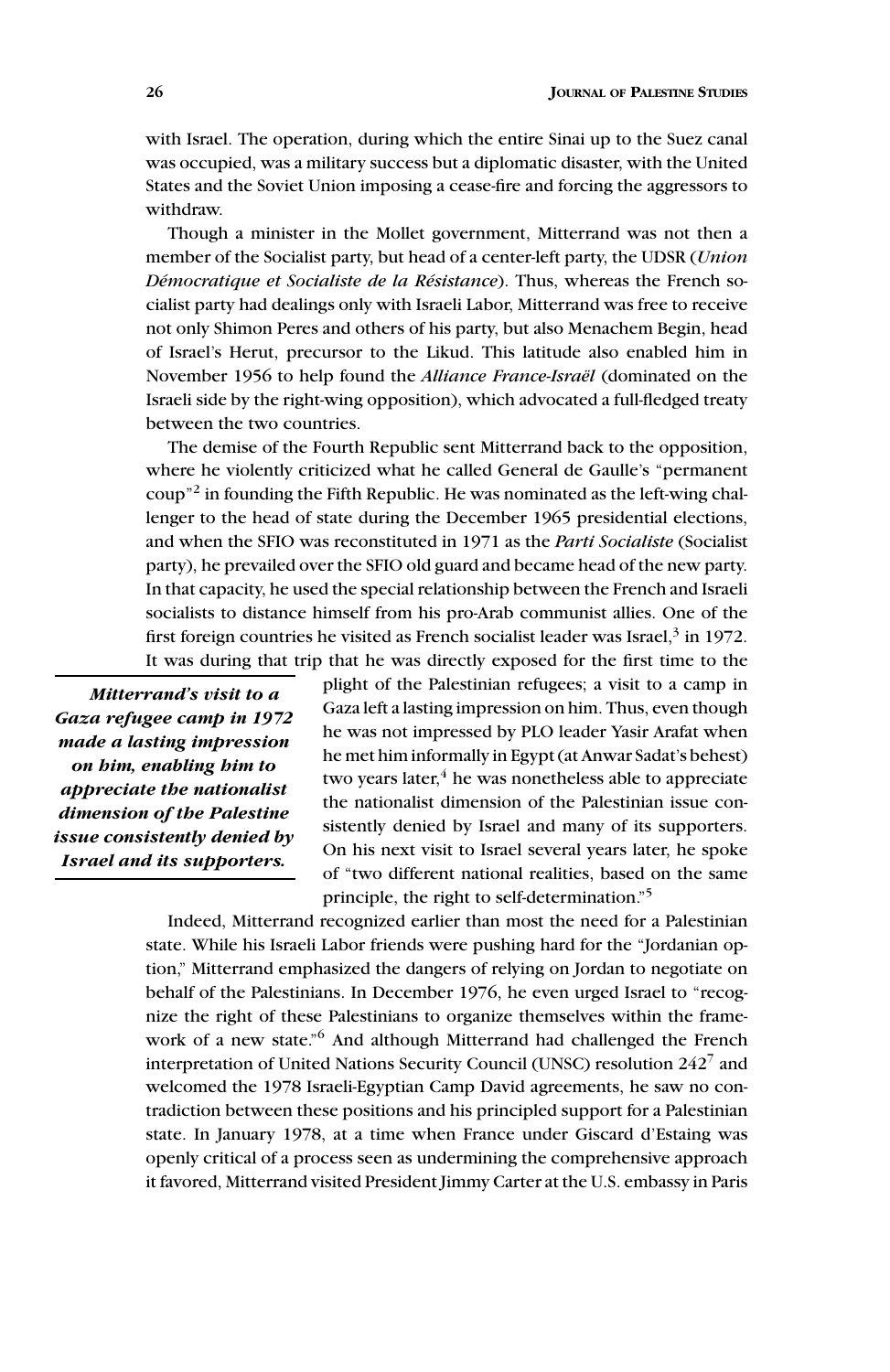to publicize his endorsement of the U.S.-sponsored Israeli-Egyptian peace process. Mitterrand was also critical of the landmark June 1980 Venice Declaration, adopted at France's urging by the European Community, which called for a just solution to the Palestine problem within the framework of a comprehensive peace settlement. Yet at the same time, he gave a press conference calling for "mutual recognition"8 between Israel and the Palestinians. The Venice Declaration had divided the French Left, with the Communist party welcoming what amounted to the conservative government's direct challenge to the United States, and the Socialist party remaining far closer to Israel. It was against this background that François Mitterrand was elected president in May 1981.

The debates surrounding the Israeli-Arab conflict during the 1981 presidential campaign, which pitted incumbent Giscard d'Estaing against Mitterrand as the most serious among several challengers, were marked by an intensity that blurred traditional dividing lines. When Mitterrand on live television challenged Giscard d'Estaing about his stance on Camp David, the French president retorted that, contrary to his socialist opponent, he was "too responsible" to support the idea of a Palestinian state.<sup>9</sup> Pro-Israel activists called for a "punishment vote" against France's allegedly pro-Arab right wing, while pro-PLO militants, who came mainly from a "New Left" background, backed the socialist candidate.

#### **FRANCE'S FIRST STATE VISIT TO ISRAEL**

One of Mitterrand's campaign promises had been to pay a state visit to Israel—an official honor not yet accorded to the Jewish state—during his first year in office, and upon his election he made clear his intention to fulfill this promise. Moreover, immediately upon assuming office he banned what amounted to state incentives for companies observing the Arab boycott against Israel, and within the European Community blocked moves to implement the Venice Declaration, an implicit challenge to the prevailing logic of Camp David. These positive gestures, however, did not prevent Begin, who had become Israel's prime minister in 1977, from moving ahead with a series of provocations: Israel bombed the French-built Osirak nuclear reactor in Iraq in June 1981 (killing a French engineer), launched deadly raids against PLO bases in southern Lebanon and Beirut a month later, and annexed the Syrian Golan Heights in December. Though Mitterrand publicly expressed regret that Begin had "altered his potential of trust,"<sup>10</sup> he nonetheless held to his promise of a state visit, warning his advisers not "to utter a word before my departure. . . . A snake is hiding under every stone.<sup>"11</sup>

Mitterrand's forty-eight-hour state visit to Israel in March 1982 was celebrated with solemnity and pride by both countries. The French delegation included four government ministers (Economy, Foreign Affairs, Culture, and Youth), the film director Claude Lanzmann (already at work on his landmark documentary *Shoah*), and several French Jewish personalities. The high point of the visit was Mitterrand's speech to the Israeli Knesset on 4 March. He wrote it himself,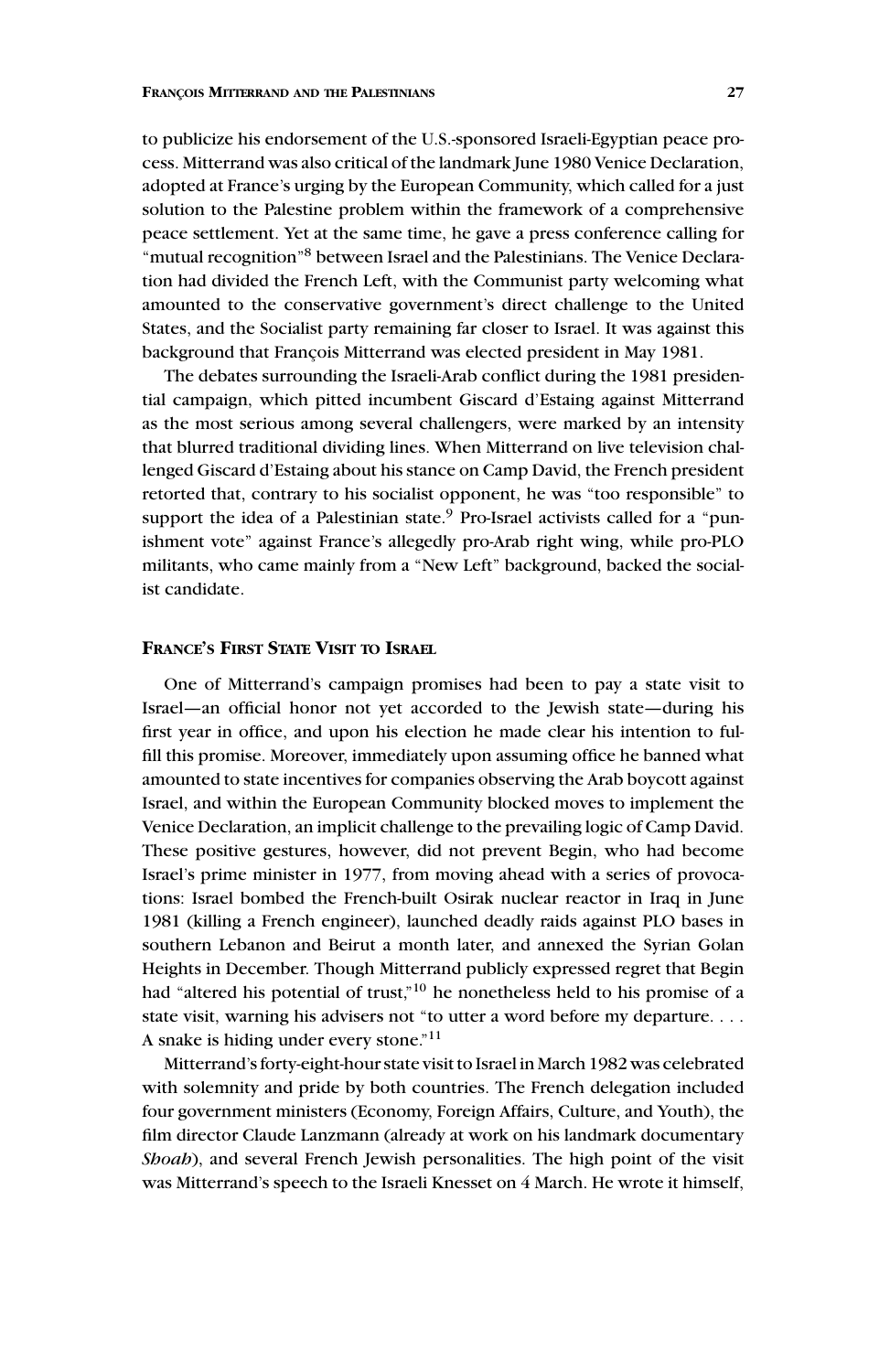working and reworking sensitive phrases up to the last minute. Besides celebrating the ties between the two nations, he praised the Camp David agreements and endorsed in cautious and nuanced language Israel's interpretation of UNSC resolution 242, which emphasizes withdrawal from only some of the territories occupied in  $1967<sup>12</sup>$  But Mitterrand also talked about the fate of the Palestinian people:

> I have no more right than anyone else to decide who represents these people and who does not. How, for example, can the PLO, which speaks on behalf of the fighters, hope to sit at the negotiating table as long as it denies what is vital to Israel, which is the right to exist and the means of its security?... Dialogue means that each party can claim its full rights, which could, for the Palestinians as well as for the others, eventually mean a state.<sup>13</sup>

Despite his praise of Camp David and endorsement of Israel's vision of 242, the French president's words about the Palestinians had broken two taboos: mention of the PLO (even to insist that it recognize Israel's right to exist—a major concession) and the Palestinian state. Begin reacted violently. Not only did he brand the PLO charter as "an Arab version of *Mein Kampf*,"<sup>14</sup> he viciously attacked the French foreign minister, Claude Cheysson, for his invitation to receive the elected mayors of Gaza, Bethlehem, Ramallah, and Nablus at the French consulate general in Jerusalem.<sup>15</sup> The luncheon—hosted by Begin, Defense Minister Ariel Sharon, and Military Intelligence Chief Yehoshua Saguy was dominated by discussion of "Palestinian terrorist" threats in Lebanon. Mitterrand ignored the storm and refused to dilute his stance during the press conference.<sup>16</sup> Despite the controversy, he returned to France proud of having fulfilled his promise and convinced that his trip had "spared Lebanon a painful ordeal."<sup>17</sup>

In fact, Lebanon's "painful ordeal" was only postponed, and in the meantime France continued to pay for its special relationship with that country with yet more incidents: the murder of its ambassador in Beirut on 4 September 1981, a few days after he organized a meeting between Arafat and Cheysson, and a car bombing of the French embassy in Lebanon on 24 May 1982 that killed eleven. Two weeks later, on 6 June, 100,000 Israeli soldiers crossed into Lebanon, launching the fifth Israeli-Arab war.

#### **THE SIEGE OF BEIRUT**

Mitterrand was hosting the G7 Summit in Versailles at the time of the invasion. Like U.S. president Ronald Reagan, he initially seemed to believe Israel's explanation that "Operation Peace in Galilee" would be limited, as Begin put it, to "cleansing" a 40-kilometer-deep pocket into Lebanese territory of the PLO military presence.18 He even coined the concept of Lebanon's "three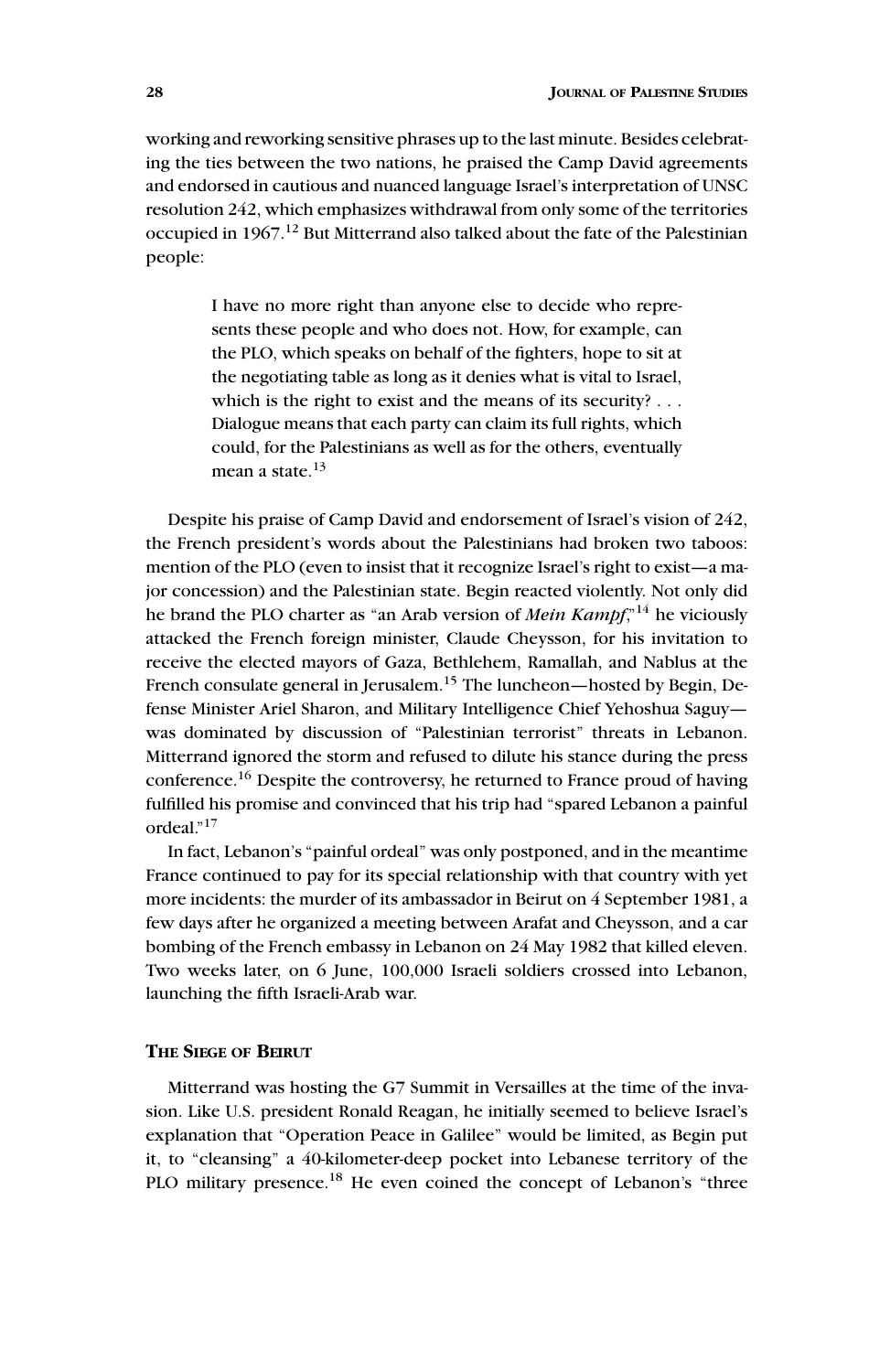occupations" by Israel, Syria, and the Palestinians, suggesting equivalency among the three.<sup>19</sup> He thus felt betrayed when the Israeli army penetrated deep into the Chouf Mountains, seized the city of Sidon after a bloody battle, and as of mid-June besieged West Beirut. With Arafat trapped in the city and his PLO fighters and their Lebanese allies left to resist Israel on their own after Syria agreed to a cease-fire, the political impact of the siege was tremendous both in the West and the Arab world. In France, images of Israeli bombings shocked the public and galvanized the leftist parties and unions against the war.

Mitterrand was incensed by Israel's deception, complaining to his advisers that "Begin lied to me."<sup>20</sup> He could have turned a blind eye to Israel's restoration of "security" on its northern border, but he was outraged by the possibility of bloodshed in Beirut and its impact on Lebanon's future and the stability of the Middle East. He thus proposed the "neutralization of West Beirut under the monitoring of UN observers, $n^{21}$  presented to the UN Security Council as a French draft resolution. But the Reagan administration, apparently won over to Israel's plan to liquidate the PLO and roll back Syria, vetoed the draft on 26 June.

Despite this humiliation, Mitterrand, convinced that the PLO had to be saved as a negotiating partner for the success of any eventual political settlement, kept up the diplomatic momentum within the ten-member European Community. At the same time he maintained a close dialogue with Egyptian president Husni Mubarak, likewise worried about the regional fallout of the siege. Both were convinced that the crisis could only be solved politically, by offering the PLO a diplomatic trade-off for disarming the bulk of its fighters. Paris and Cairo drafted a proposal for a UNSC resolution on 2 July that would expand the scope of UNSC resolution 242 (which mentioned only the Palestinian "refugees") by specifying the Palestinian people's right to self-determination. The very same day, Nahum Goldmann, Philip Klutznick, and Pierre Mend`es France met in Paris to urge Israel and the PLO to negotiate. This call was welcomed by Arafat, still trapped in besieged Beirut. But the French-Egyptian attempt to link the current crisis to a broader peace process was derailed by Israel's rejection, U.S. opposition, and Arab fears that a delay in solving the immediate crisis could ignite the whole region.

In *Under Siege: PLO Decisionmaking during the 1982 War*, Rashid Khalidi describes the close French-Palestinian diplomatic cooperation that characterized the period. "Neither the PLO nor the French had any illusions as to the tenacity of American opposition to the [French-Egyptian] resolution," he writes. "However, they both were determined to push ahead with it in the hope that American determination would be worn down by the PLO's resistance. . . . Arab passivity was often replaced by something worse: active complicity with the U.S. in putting pressure on the PLO and undermining the French role.<sup>22</sup> French diplomats felt that the United States was waging a vicious campaign against the PLO's image and resolve, and to counteract the effort they kept open channels with the PLO in an impressive display of mutual trust.<sup>23</sup>

Even though the French-Egyptian option appeared blocked, Mitterrand adamantly insisted on preserving Lebanon's sovereignty and the PLO's dignity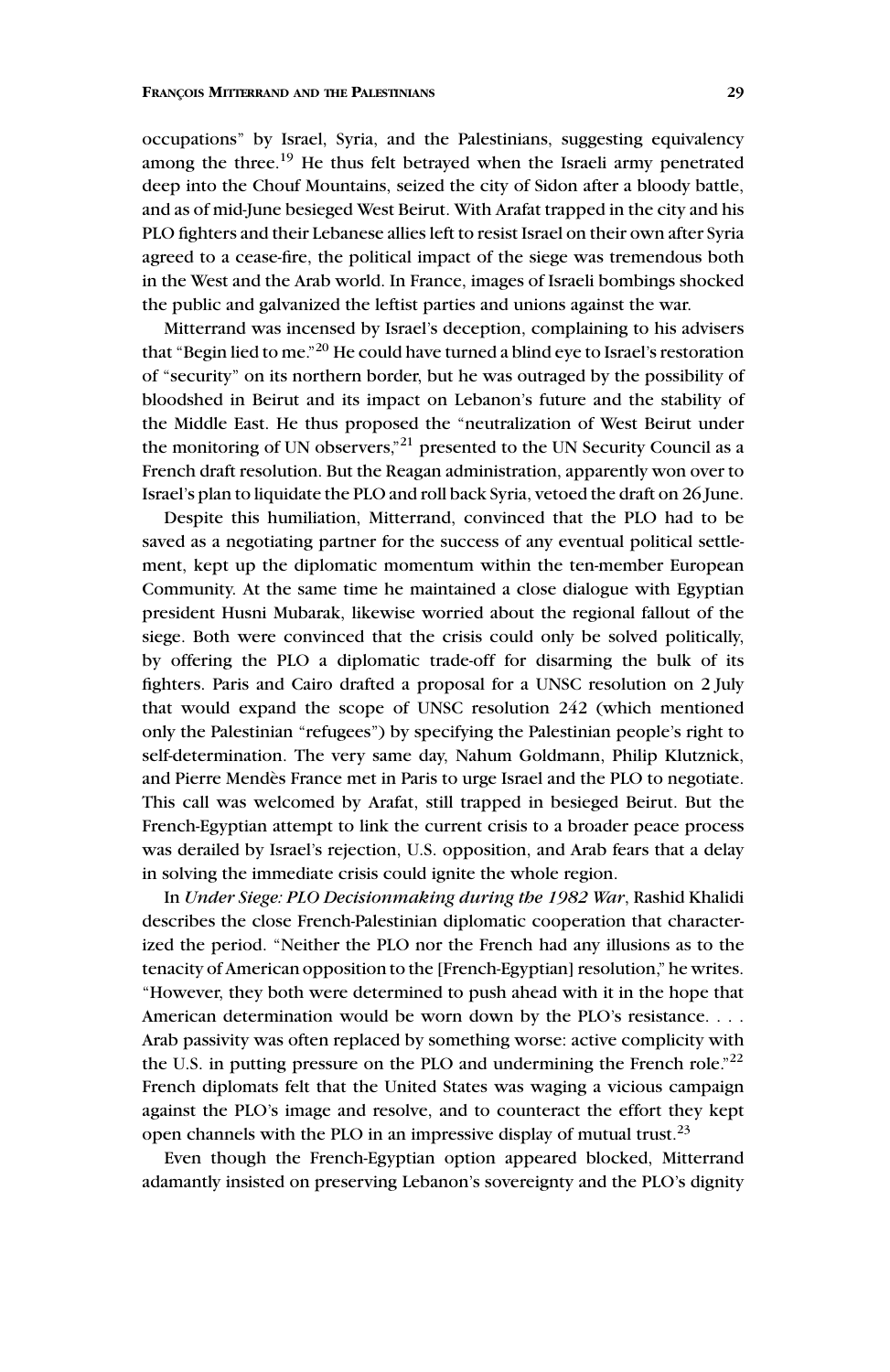in any settlement to end the siege. When Reagan wrote to him on 9 July suggesting that they bypass the United Nations and send a joint intervention force to Beirut immediately,  $24$  the French president responded by demanding an official request from the Lebanese government, explicit PLO agreement, and formal UN endorsement.<sup>25</sup> Two days later, the PLO "fully endorsed the line being followed by the Mitterrand government, particularly its emphasis on UN sponsorship for the international disengagement force.<sup> $26$ </sup> Receiving Arab foreign ministers (including Faruq al-Qaddumi, head of PLO international relations) on 15 July, Mitterrand insisted that the PLO "must be a basic party in all future negotiations."27 According to Khalidi, the French "doggedly" pursued efforts to persuade Washington to offer the PLO "a political quid pro quo in exchange for its withdrawal from Beirut,"<sup>28</sup> going so far as to warn Arafat "against the 'trap' of a U.S.-sponsored evacuation agreement."29

Despite repeated all-out assaults on West Beirut (in which several French diplomatic and cultural symbols were bombed), Israel was unable to break the military stalemate or cut through the fierce resistance of the PLO and its allies. It was only a matter of time, however, and Reagan's special envoy Philip Habib brokered a plan to end the siege by withdrawing the PLO forces from Beirut without ever dealing directly with the PLO. France, by contrast, sought and on 6 August received Lebanese and PLO approval for the intervention. The same day, the French Socialist and Communist parties, along with all the major leftist unions, strongly supported Mitterrand's position and called for the establishment of a "full-fledged sovereign Palestinian state."<sup>30</sup>

France's actions during the crisis so embittered its relations with Israel that when a terrorist attack in the heart of the old Jewish quarter of Paris on 9 August

*France's actions during the 1982 Lebanon crisis so embittered relations with Israel that when a terrorist attack in Paris's old Jewish quarter killed six, Begin put the blame on Mitterrand himself.*

left six dead and twenty-five injured, Israel immediately accused "the anti-Israeli climate prevailing in France since the beginning of the war in Lebanon."<sup>31</sup> Begin put the blame on Mitterrand himself, who was confronted by a hostile crowd when visiting the families of the victims. Arafat expressed his "absolute condemnation of this beastly act,"32 for which Mitterrand thanked him personally. Despite the extreme tension between France and Israel, Mitterrand declared on 17 August that "nobody, nothing, not even Mr. Begin's statements, will turn me into an enemy of Israel." $33$  Meanwhile, the so-

called "Habib plan" was finalized on 18 August, and the next day the Lebanese government formally requested France, the United States, and Italy to form a multinational force. French troops, the first to be deployed, landed in Beirut on 21 August.

In the ten days that followed, some 14,700 fighters were evacuated from Beirut, mostly by ship to Algeria, Yemen, Sudan, and Tunisia. $34$  It was the French who controlled the harbor through which the fighters were evacuated; with the French adamantly refusing to turn over a list of the departing men, the Israelis filmed the entire operation from the *Electricité du Liban* building in East Beirut.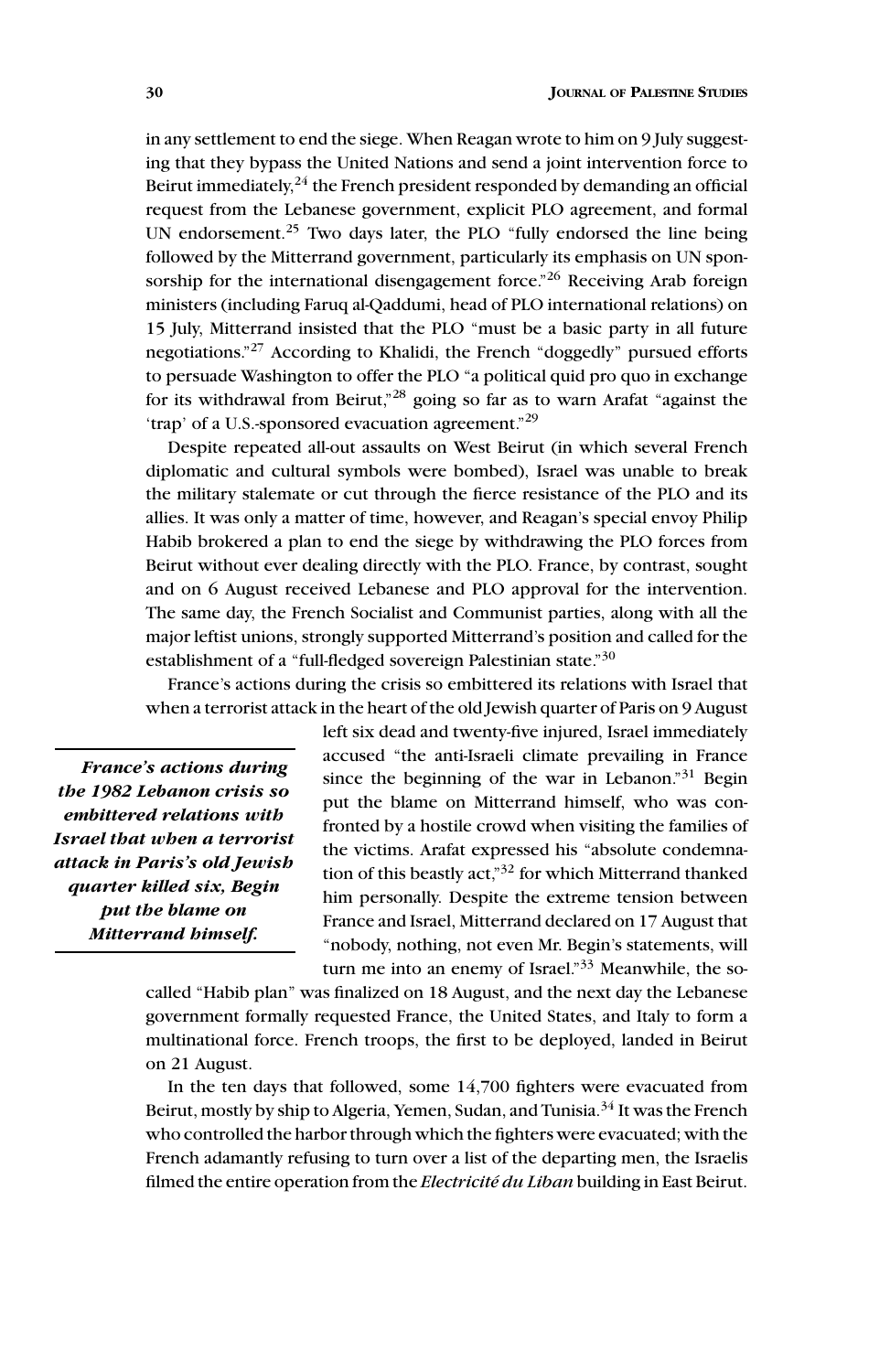Meanwhile the Americans were careful in avoiding any formal contact with the PLO, and the Italians were deployed throughout West Beirut. At France's insistence, and despite Israeli harassment, the fedayeen were allowed to leave with their personal weapons, uniforms, and flags, marching to their ships under French protection while thousands of Beirut residents, many weeping, turned out to bid them farewell. The French ambassador himself escorted Arafat and the last fedayeen contingent to their ship on 30 August under the protection of the French Legionnaires. Despite considerable friction between French and Israeli soldiers during the process, which lasted over a week, the operation was a technical success.

Meanwhile, Bashir Gemayel, Israel's local ally, was elected president of Lebanon on 23 August, and on 1 September Reagan announced his Middle East peace plan proposing "self-government" for the West Bank and Gaza in "association" with Jordan, without mentioning either the PLO or a Palestinian state. By mid-September, the multinational force had left Beirut, and Mitterrand could believe that Lebanese sovereignty and Palestinian dignity had been preserved against all odds. But the assassination of Bashir Gemayel and the massacres in the Palestinian camps of Sabra and Shatila shattered such hopes.

#### **DEFENDING THE PLO IN LEBANON**

Almost immediately after news of the Sabra and Shatila massacres broke, Mitterrand sent some 2,000 soldiers back to Beirut as part of a new multinational force—again comprising Italian and U.S. contingents—whose mission was to protect the Palestinian survivors in the refugee camps and to assist the stabilization of Lebanon under its new president, Amin Gemayel, Bashir's brother, who had been elected on 21 September 1982. The mission to help restore law and order in West Beirut became far more difficult after the signing on 17 May 1983 of the Israeli-Lebanese peace agreement—brokered by the United States without any consultation with any other interested parties—brought to a head violent opposition to Gemayel's regime, spearheaded by Syria through its Lebanese allies (the mainly Druze Progressive Socialist party and the Shi'i Amal).

Meanwhile, to the dismay of Egypt, Jordan, and the Israeli Labor party, the "Reagan plan" seemed doomed by Begin's fierce refusal to contemplate any withdrawal from the West Bank and Gaza. Although France maintained its political dialogue with the PLO and engineered a fruitful antiterrorism cooperation with Abu Iyad's intelligence apparatus,  $35$  the diplomatic horizon remained bleak. The PLO was further weakened by an internal dissidence (*inshiqaq*) fuelled by Syria in the spring of 1983. The pro-Damascus "rebels" progressively took over the Palestinian camps in regions of Lebanon under Syrian army control. By the end of summer 1983, the elimination of PLO loyalists was nearly complete and Arafat slipped into Tripoli, the main city in northern Lebanon, to galvanize 4,000 armed supporters in their last stronghold. There, the PLO chief and his fighters were once again besieged, this time by an Arab army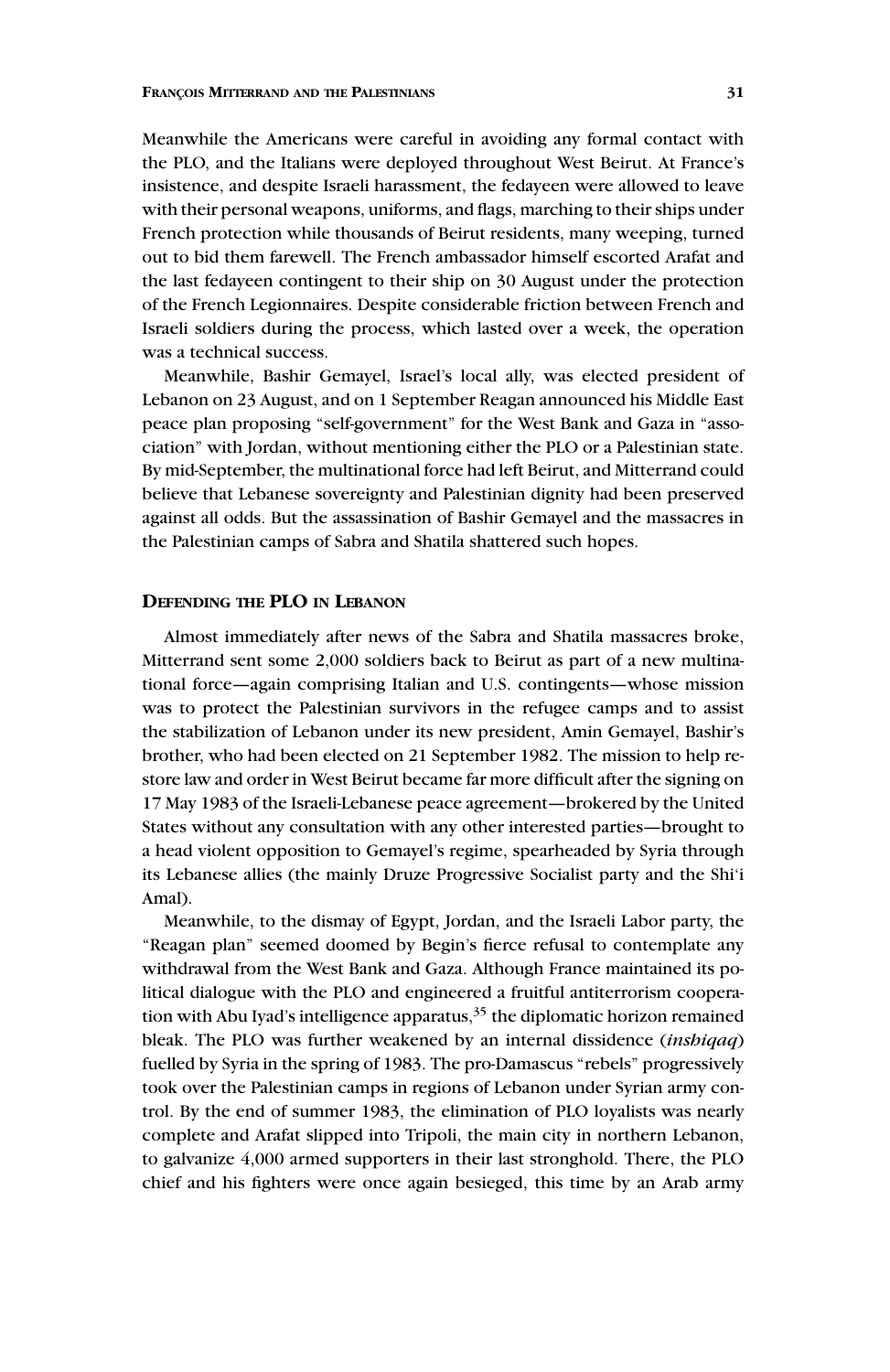and Palestinian rebels who challenged Arafat's legitimacy. When Mitterrand on 26 October 1983 tried to weigh in by praising Arafat as "an intelligent and brave leader,"36 the pro-Syrian rebels vehemently denounced his "interference in Palestinian internal affairs."37 The assaults on Tripoli became more deadly throughout November, and Mitterrand demanded an end to the "manhunt."<sup>38</sup>

Tripoli was now completely surrounded, on land by the Syrian army backed by Libyan units and pro-Damascus Palestinian guerrillas, and at sea by the Israeli navy, eager to crush the Palestinian leader who had eluded capture in 1982. The dangers to the Palestinian fighters were no less than they had been during the Beirut blockade, and Mitterrand again stepped in to stave off disaster. With French encouragement, the PLO began negotiating through the International Committee of the Red Cross the exchange of six captured Israeli soldiers it had been holding in Tripoli against thousands of Palestinians and Lebanese prisoners held by Israel. The fighting in Tripoli provided the impetus for all the parties to agree to this deal, guaranteed by French logistical and military support.

On 24 November, the PLO handed the six Israeli prisoners over to French naval officers near Tripoli while Israel released 4,683 Arab detainees from prisons in Israel and Israeli-occupied south Lebanon. More than 1,100 prisoners, mostly Palestinians, traveled from Tel Aviv to Algiers on three Air France jets. The remaining detainees, half Palestinian and half Lebanese, were bused to cities of south Lebanon, and France released the six captured Israelis to the Israeli navy. Mitterrand received public thanks from Arafat and Yitzhak Shamir, who had succeeded Begin as Israel's prime minister.<sup>39</sup> The prisoner exchange was an important moment for the PLO, demonstrating its ability to deal with Israel in the interests of the Palestinian people.

After the prisoner exchange, everything seemed in place for the evacuation of the remaining PLO fighters in Lebanon. Arafat requested UN intervention, and Secretary-General Perez de Cuellar endorsed the operation. But the situation was so volatile that, even under the UN flag, France was the only country that volunteered for the mission. A Palestinian attack on a bus in Jerusalem on 4 December 1983 increased Mitterrand's worries about the possibility of clashing with the Israeli navy, which was still bombing Tripoli. Two weeks later, 4,326 Palestinians, including Arafat and his fighters and numerous women and children, left Tripoli for their new exile on Greek merchant ships under French naval escort. The operation was completed in a single day. While transiting through the Suez Canal, the PLO leader disembarked to meet with President Mubarak, thereby ending the Palestinian-Egyptian rift that began during the Camp David process and reaffirming the mainstream PLO's peaceful stand against the rejectionists.

Meanwhile, despite their very different roles, French soldiers as well as their American counterparts were caught in the crossfire between warring Lebanese factions. On 23 October 1983, massive suicide bombings against French and U.S. barracks killed 58 French soldiers and 241 Americans, mostly Marines. Following the 6 February 1984 takeover of West Beirut by pro-Syrian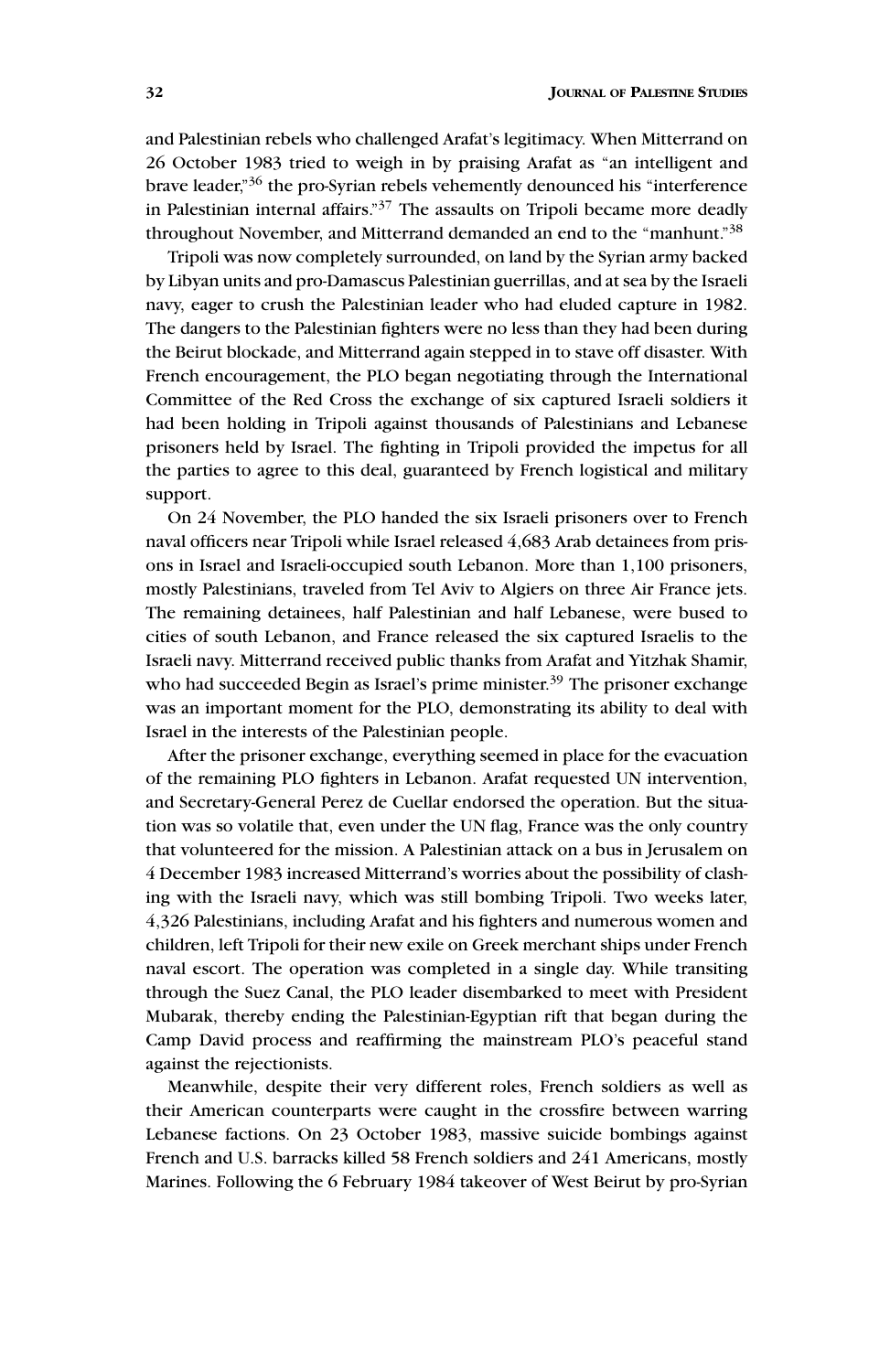militias, the U.S. contingent was "redeployed offshore,"<sup>40</sup> leaving the French units on their own. They left at the end of March, after the May peace agreement with Israel had been repealed and the country was at least superficially reconciled.

After more than two years of intensive involvement in the Middle East, Mitterrand appeared temporarily to put the Palestine issue on the back burner, avoiding the high-profile engagement of the post-1982 period. Still, he never missed an opportunity to reaffirm his commitment to the PLO's integrity and the security of the Palestinian people. In May 1985, for example, France was one of the very few states to condemn the Shi'i militias' assaults against Lebanon's Palestinian camps,  $41$  and in October of that same year Mitterrand condemned Israel's bombing of the PLO headquarters in Tunis, an act tacitly supported by the Reagan administration as an "antiterrorist" raid. $^{42}$ 

#### **LAYING THE GROUND FOR A PLO ROLE IN PEACE TALKS**

The popular uprising of the West Bank and Gaza, which broke out in December 1987, took the PLO leaders by surprise. By returning the Israelioccupied territories to the center of the Palestinian issue, it forced them to focus its sights on a political settlement. This long-awaited development spurred Mitterrand in turn to involve France once again at the highest diplomatic level. Indeed, already a year before the intifada erupted, with Israel fiercely refusing any withdrawal from the territories and both Labor and Likud refusing any contact with the PLO, Mitterrand had warned against the "temptation of discouragement.<sup> $n43$ </sup> During the intifada, he was completely outraged by the brutality of Israeli repression, stating that "this daily killing is becoming really unbearable. . . . Israel must realize one has to go forward, either live in a permanent state of war, with excesses and dramas, or negotiate.<sup>"44</sup>

Reelected to a second seven-year term in May 1988, Mitterrand urged Arafat to recognize Israel unequivocally and condemn terrorism. PLO deputy Abu Iyad endorsed the two-state solution in the French press, <sup>45</sup> but in Mitterrand's eyes his formulation, based on the 1947 UN partition plan of Palestine, was still too cumbersome. In September 1988, Arafat, addressing the European parliament in Strasbourg at the invitation of that body's socialist group, formally accepted all UN resolutions concerning Palestine, including 242. On 15 November, the PLO parliament, the Palestine National Council (PNC), convened in Algiers, proclaimed the "State of Palestine" and, in a 253–46 vote, renounced "any armed action outside the occupied territories and against innocents.<sup>"46</sup> Forty states officially recognized Palestine, including Egypt, while Arafat and Mubarak urged their Arab peers to formulate a common peace plan.

Mitterrand made a solemn declaration a few days later: "France takes note of the Algiers proclamation and endorses the right of the Palestinian people to live in a territory constituted as an independent state."<sup>47</sup> While the Israeli Peace Now movement pressed Shamir's government to talk with the PLO, the outgoing Reagan administration supported Israeli rejectionism by denying Arafat,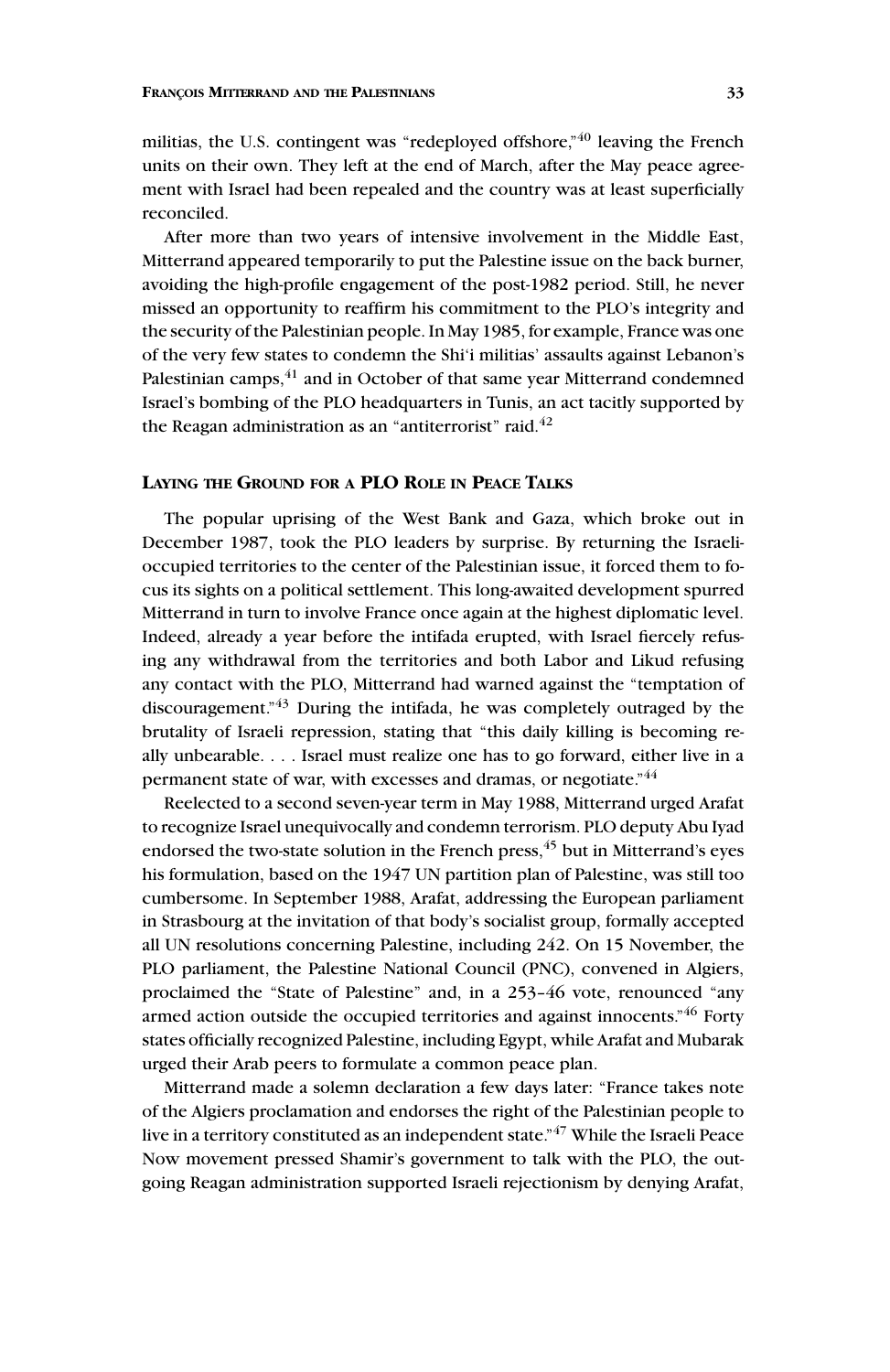who had been invited to address the UN General Assembly, a visa. Mitterrand sharply criticized this "interference in the internal affairs of an international organization,"<sup>48</sup> but failed to convince the European summit to challenge the U.S. decision. The UN General Assembly was transferred to Geneva, where, on 15 December, Arafat praised Mitterrand and reiterated his endorsement of the key UN resolutions. Both Reagan's administration and George H. W. Bush's transitional advisory team judged the speech sufficiently satisfactory to trigger the long-awaited U.S.-PLO dialogue, which was launched soon after between U.S. ambassador to Tunisia Robert Pelletreau and PLO executive committee member Yasir 'Abid Rabbuh.

Mitterrand opened the new year in 1989 with a symbolic gesture toward Palestinian statehood. Although French diplomatic tradition prohibited the formal recognition of a "virtual" state, Mitterrand praised the "rebirth of the Palestinian nation<sup> $n49$ </sup> and upgraded the PLO office to the status of a "General Delegation," with the full range of diplomatic immunities. There was only one other precedent for such symbolic recognition: Quebec, based on France's special relationship with Canada's Francophone province.

Commenting that "the people of Israel and Palestine will have to coexist one day as neighbors,"<sup>50</sup> the French president tried to engage Prime Minister Shamir in a more open approach to the Palestine issue, sending his foreign minister to Israel and later receiving Shamir himself in Paris. Instead, the Israeli premier proposed "general elections" in the West Bank and Gaza for a delegation empowered to negotiate "autonomy" for the territories, thereby demonstrating his government's continuing rejection of a PLO role or the possibility of a Palestinian state. Meanwhile, Syria and the Arab rejectionists were already condemning Arafat's "betrayal" of the "armed struggle" and challenging his leadership of the PLO. Mitterrand was becoming worried that the only reward for Arafat's brave step might be the mid-level dialogue with the United States in Tunis. It was in this context that he invited Arafat to visit him in Paris on 2–3 May 1989.

Arafat's visit generated tremendous excitement in the French capital, which seemed to live those two days more or less on "Palestinian time." Heavy security measures around the Crillon, the elegant hotel on Place de la Concorde where Arafat and his delegation were staying, snarled traffic in the city center. French personalities and activists flocked to greet the "Palestinian president," while his opponents vented their hostility toward the "arch-terrorist" in street demonstrations. Media coverage was intense. Nearly half the French public believed that Arafat's visit would hasten a peaceful solution.<sup>51</sup>

The meeting between Mitterrand and Arafat at the Elysée palace lasted an hour and a half. The two men, who had not met since their lukewarm encounter in Cairo fifteen years earlier, obviously enjoyed themselves this time around. Arafat repeatedly thanked his "friend" for having saved him twice. Mitterrand praised the Palestinian leader for choosing the path of negotiation with Israel, but noted the contradiction between the PLO's recent decisions and its twentyfive-year-old charter. Was not the charter "obsolete" (*caduc*), he suggested? The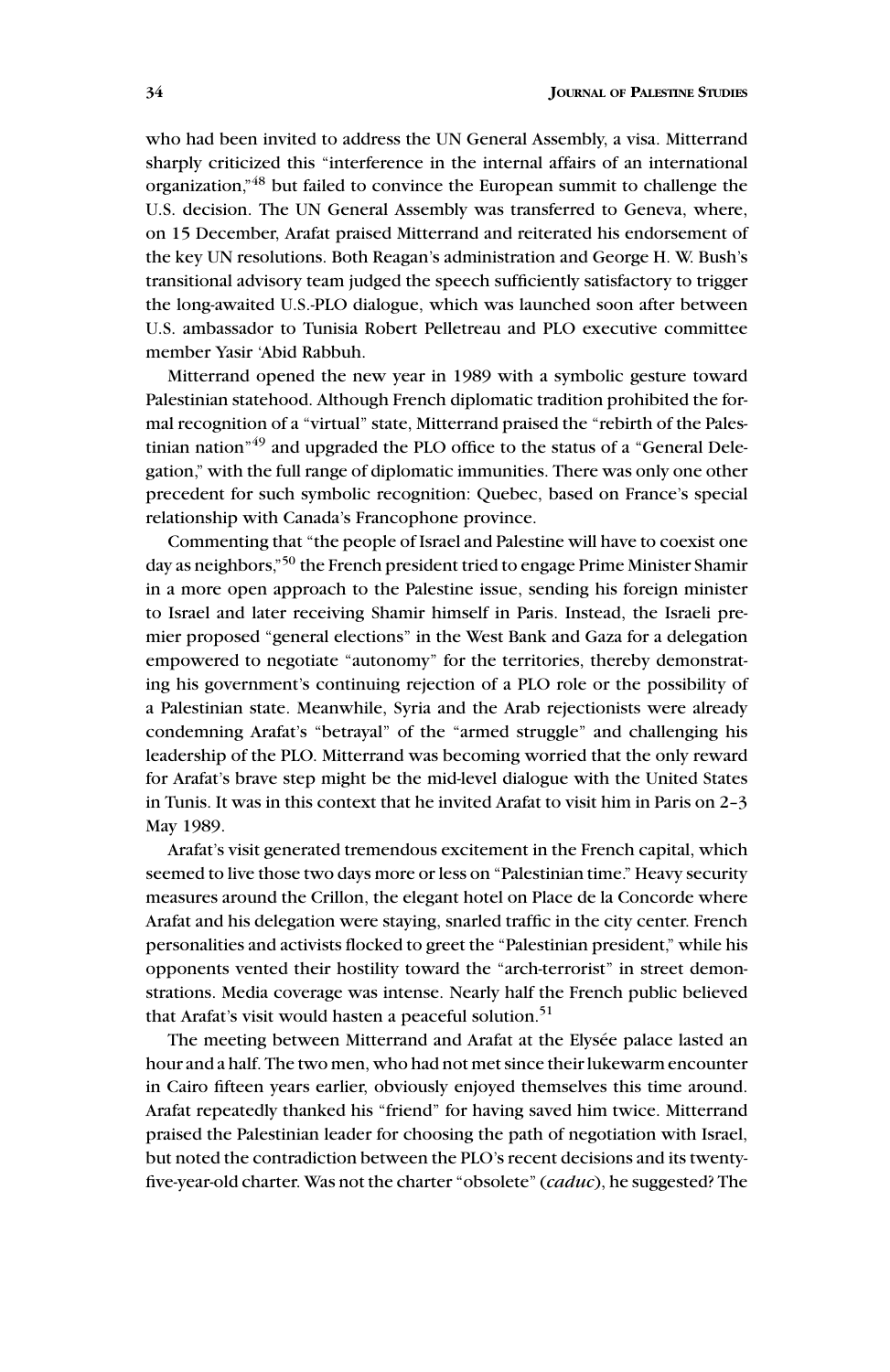Elysée statement at the end of the meeting reported the president's observation that the charter "was contrary, on important points, to the political program endorsed by PLO in Algiers on 15 November 1988, and [that he] felt that this situation should be clarified." $52$ 

Arafat got the message. That same night, after breaking the Ramadan fast with hundreds of French VIPs, he declared on French television: "I was elected [chairman of the PLO] on the basis of a two-state political program. Regarding the [PLO] charter, there is a French expression for that. *C'est caduc*."<sup>53</sup> The French and international press jumped on this term. The French daily *Lib´eration* wrote that "Arafat's *caduc* echoed around the world."<sup>54</sup> Apart from his official meetings with the prime minister, the foreign minister, and other members of government, Arafat received a wide range of political and union leaders at the Crillon. He also insisted on laying wreaths on the graves of the "Palestinian martyrs" buried at Père-Lachaise cemetery, including the first two PLO representatives in Paris, assassinated in 1973 and 1978.

Mitterrand instructed the Quai d'Orsay to brief Israel on his talks with Arafat. But Shamir refused to hear any information about "the visit to France by the leader of an organization of murderers."<sup>55</sup> His foreign minister, Moshe Arens, went so far as to compare Arafat's supporters in France to Nazi enthusiasts in the 1930s.<sup>56</sup> Israeli doves, led by the MK Avraham Burg, countered by declaring that "the comparison between the Palestinians and the Nazis is not only political nonsense, but an insult to the memory of six million dead [in the Holocaust]."57 Ezer Weizman, Haim Ramon, and Uzi Baram urged the government to take into consideration Arafat's statement on the "obsolescence" of PLO charter. Yossi Sarid argued that "we should praise and encourage President Mitterrand for his fruitful efforts. His meeting with Arafat led to an additional . . . softening of the PLO position."<sup>58</sup>

Although the extent of his impact on Israeli politics is debatable, Mitterrand was satisfied with his consistent and principled approach to the Palestinian issue. In his eyes, his reception of Arafat in Paris in May 1989 echoed his own visit to Israel seven years earlier, and in fact he used the same wording as on that earlier occasion to address the most sensitive issues. He believed that he had helped George H. W. Bush's push for peace by encouraging Arafat to pronounce the PLO charter "obsolete." He was confident that he could contribute to further breakthroughs, and he believed that France would have a role in whatever settlement was negotiated. The Iraqi invasion of Kuwait doomed this prospect.

#### **FROM KUWAIT TO OSLO**

In the autumn of 1989, when the intifada was still going strong, Mitterrand threw French diplomatic support behind the "Baker plan" to initiate an Israeli-Palestinian dialogue in Cairo aimed at stopping the violence and beginning negotiations. Shamir, however, insisted that the PLO be explicitly excluded from the process. Shocked and disappointed, Mitterrand sharply criticized Israel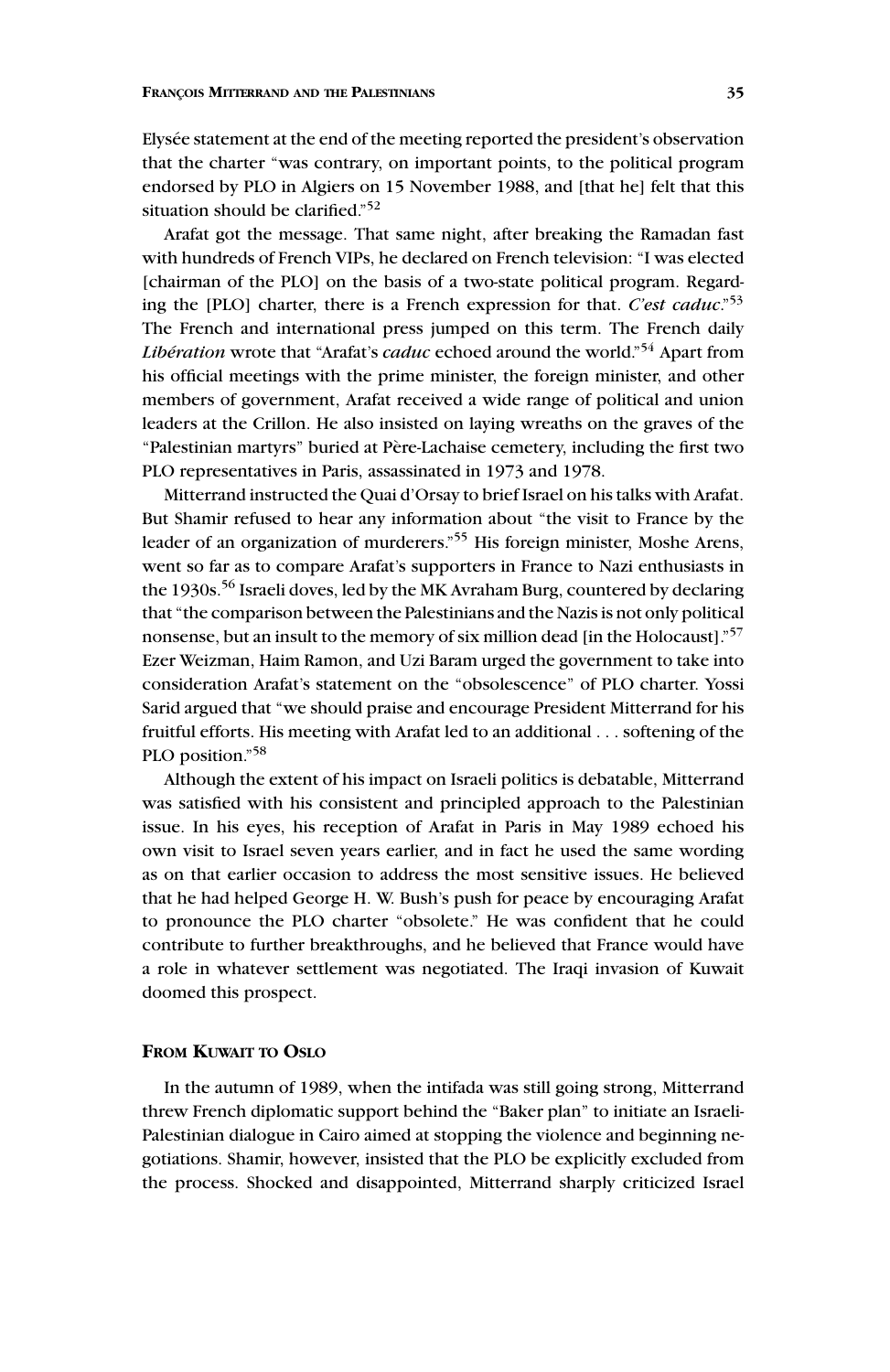before the European Parliament. Alluding to the ongoing intifada, he declared that "Nothing should allow this continuous repression that transforms men into prey. . . . [W]hat is going on in the West Bank must stop."59 In April 1990, he seized the opportunity of a meeting between Arafat and former U.S. president Carter in Paris to welcome the PLO leader to the Elysée for the second time, while Carter publicly asserted that Arafat "had done his utmost to promote the peace process during the last months."<sup>60</sup> President Bush took a different view. The following month, when a rejectionist PLO faction supported by Iraq launched an attack on a beach near Tel Aviv, the White House "suspended" its one-and-a-half-year-old dialogue with the PLO. Mitterrand deplored the fact that Washington for the sake of the peace process did not show any of the indulgence it habitually showed Israel, whose excessive use of force was frequently decried.

Iraq's August 1990 invasion and annexation of Kuwait consolidated the exclusion of the PLO when its leadership endorsed Saddam Hussein's "offer" to link Iraqi withdrawal from Kuwait to Israeli evacuation of the occupied territories. Mitterrand, who had fully subscribed to the United Nations' call for the unconditional restoration of Kuwait sovereignty, was appalled by the Palestinian alignment on Baghdad (resisted only by Abu Iyad among the PLO leadership), which he saw as political suicide. When Saddam Hussein seized thousands of Westerners, including hundreds of French citizens, as "human shields," Mitterrand quickly rejected Arafat's proposal to broker a separate deal for the French hostages. And when the PLO leader insisted on presenting his "peace plan" in Paris, Mitterrand refused to receive him, sending Prime Minister Michel Rocard to listen to the pro-Iraqi proposal in his stead.

By mid-September 1990, the French president had dispatched 4,200 French soldiers and 30 fighter jets to join the U.S.-led coalition in the Iraqi desert, but he still hoped for a negotiated settlement that would avoid war and save the PLO from itself. Mitterrand therefore proposed in a 24 September address to the UN General Assembly a multi-phased solution to the crisis: (a) an Iraqi commitment to evacuate Kuwait and release all foreign hostages; followed by (b) a guarantee by the international community of the implementation of military withdrawal and the full restoration of Kuwait sovereignty; which would make possible (c) a "momentum of good neighborliness in a climate of peace and security for all," with specific reference to Lebanon, the Palestinians, and Israel.<sup>61</sup> Not surprisingly, the plan went nowhere.

UNSC resolution 678, passed in November 1990, set the deadline of 15 January 1991 for Iraq to evacuate Kuwait or face the legitimate use of force. On 14 January, the eve of the expiration, France made a last-ditch effort to avert the war by presenting a six-point compromise plan to the UN Security Council that included reformulations of key points of its September proposal: point six was a more explicit call for action to settle the Arab-Israeli conflict and the Palestine problem (specifically named this time), notably "through the convening at an appropriate time of a properly structured international conference."<sup>62</sup>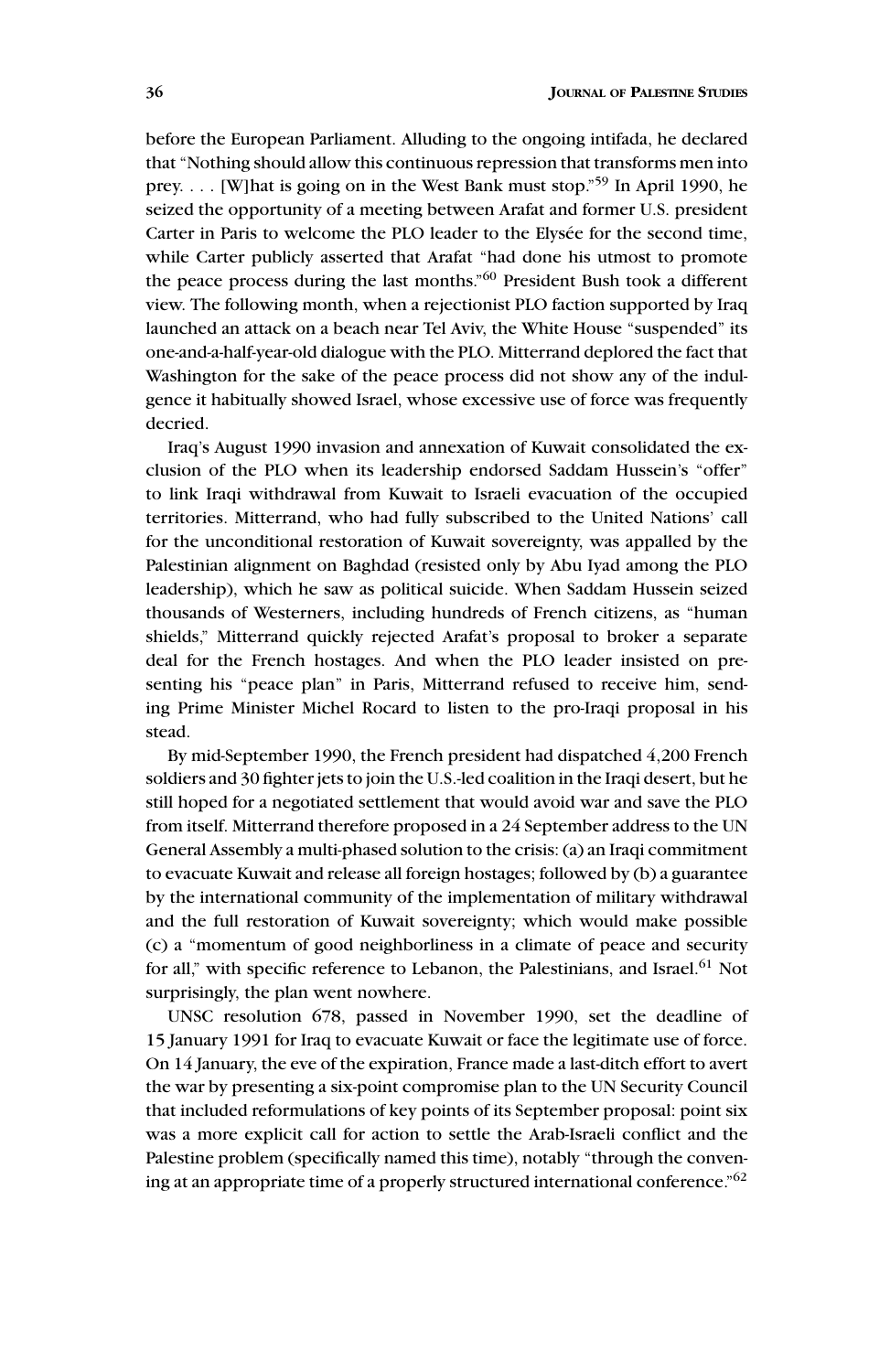That same day, Abu Iyad was assassinated in Tunis by a Palestinian double agent working for the Iraqi-based and supported ultra-rejectionist Abu Nidal group. France discreetly lamented the loss not only of its main Palestinian partner in the field of counterterrorism, but also of the last buffer against all-out pro-Iraqi sentiments in the PLO leadership. The coalition air raids—including by France—against Iraqi targets commenced the following day. Six weeks later, a massive ground offensive ousted the last Iraqi troops from Kuwait, and Iraq accepted all U.S. conditions for a cease-fire.

Immediately after the end of hostilities, Mitterrand, convinced that any lasting peace process would best be guided with strong UN involvement, proposed a meeting of the Security Council at the level of heads of states, reasserted the Palestinian right to statehood, and warned against an unbalanced approach to the Middle East crisis. Several days later, George H. W. Bush addressed Congress about the future challenges of the postwar era, including the need for a comprehensive peace settlement based on the land for peace principle; no mention was made of the points most dear to Mitterrand, including UN involvement and Palestinian statehood. Thus, when the two presidents met in Martinique on 14 March, Mitterrand tried to convince his American counterpart of his vision.

Just as he had attempted to expand the scope of UNSC resolution 242 during the 1982 siege of Beirut to include the Palestinian right to self determination (i.e., eventual statehood) as a means of engaging the PLO in a substantive political process, so eight years later he emphasized (following the PLO's example at the 1988 Algiers PNC meeting) UNGA resolution 181 as the legal basis for a Palestinian state. On both occasions, his attempt to persuade the United States of his diplomatic logic failed. Similarly, his bid for the need of UN involvement in the

peace process failed: despite the "price of blood" France had paid alongside U.S. military forces both in Lebanon and in Iraq, Mitterrand's voice did not move Washington on either issue. Nonetheless, at the joint press conference that followed, Mitterrand elaborated on his vision of Palestinian statehood, emphasizing that in insisting on a "state," he was being "faithful to the UN resolutions because, when Israel was created, it was decided there would be two states. We have since forgotten half of the proposal."<sup>63</sup> The issue of PLO participation in the peace process was broached at another meeting between the two presidents near Paris on 14 July (Bastille Day) of 1991. After bluntly stating that "Arafat made the wrong choice," Bush asked the French president, "Do you think he is politically dead?" To which Mitterrand responded, "I do not think so. One way or another, he will kick back.<sup>"64</sup>

Notwithstanding, Washington was determined to exclude the PLO from the peace conference being planned. This being the case, France argued strongly for the formula of a joint "Jordanian-Palestinian" delegation that would at least give the Palestinian representatives the PLO's blessing. After months of tough negotiation, especially between Israel and the United States, the peace

*After Labor returned to power following the 1992 Knesset elections, Mitterrand warned his Israeli friends against the delusion of an alternative to the PLO.*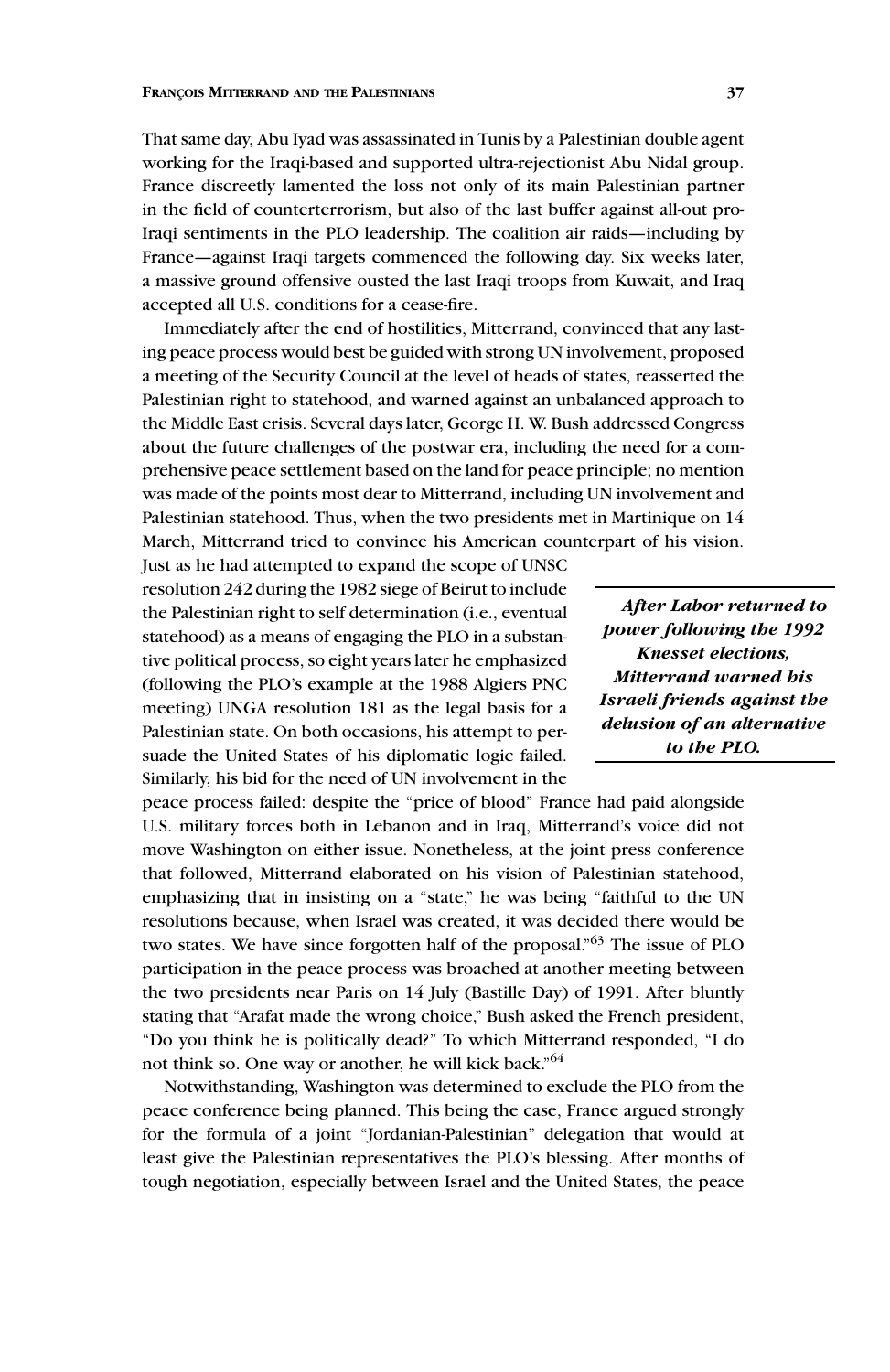conference opened in Madrid on 30 October 1991 under the cosponsorship of presidents Bush and Gorbachev, with the Dutch foreign minister representing Europe in an observer capacity. Mitterrand, disappointed to be left out, described Madrid as "Camp David, plus the Russians."65 Nonetheless, he praised American diplomacy for this landmark achievement.

After Israel's Labor party returned to power as a result of the 1992 Knesset elections, Mitterrand tried to make the case for eventual Palestinian statehood and PLO participation in peace negotiations with his Israeli colleagues. While his old friend Shimon Peres, once again foreign minister, called for an "extremely important role" for Europe in the Middle East, Mitterrand met with resistance on the other issues. In November, he embarked on his second state visit to Israel. In Jerusalem, he emphasized that "the UN recognized, at the same time, the prospect of a state for the Israelis and a state for the Palestinians. One of these states emerged vigorously and bravely. ... The other one got sidetracked (*en rade*), although its right is the same."<sup>66</sup> Mitterrand warned his Israeli friends against the delusion of an alternative to the PLO. After Jerusalem, he went on to Amman. The cartoonist for *Le Monde*, who was among the French journalists covering the trip, asked the president to suggest a caption for the cartoon he had drawn showing Rabin, Arafat, and King Hussein together in a restaurant, with Mitterrand as the waiter. The French president sardonically proposed: "Although you have not yet ordered the appetizers, I hope you will go as far as the dessert."67

The Israeli-Palestinian talks held in Washington, DC, without direct PLO participation after Madrid never really took off. A secret and direct channel with the PLO was therefore opened in Norway in January 1993, and a framework agreement for Palestinian self-government was signed in Oslo on 20 August. Arafat sent an envoy to Paris to inform the French authorities, while Peres and his Norwegian counterpart flew to the United States to brief the Clinton administration. But the mutual recognition between Israel and the PLO had yet to be formalized, and it was in Paris that agreement on this last remaining item was hammered out and the document initialed on 9 September 1993. A few hours later, Mitterrand appeared on French television to conduct a live dialogue with Arafat in Tunis and Peres in Jerusalem. Peres stated that "during these last days, negotiations were driven by Paris. This is where we struck our deals with the PLO."<sup>68</sup> In a veiled retort to the Israeli and U.S. critics of his allegedly pro-PLO bias, Mitterrand commented that "one always seems wrong at a certain time, when one eventually turns out to be right."<sup>69</sup> On 10 September, the letters of mutual recognition by Rabin and Arafat were made public, and all the documents were signed three days later at the White House in the presence of President Bill Clinton.

Before leaving the presidency in May 1995, Mitterrand received Arafat in Paris two more times: in October 1993, as representative of the Gaza-Jericho entity, and in July 1994, as president of the recently established Palestinian Authority. They never saw each other again. By coincidence, Arafat landed in Paris for an international conference just hours after the former president died in the early morning of 8 January 1996. He went straight from the airport to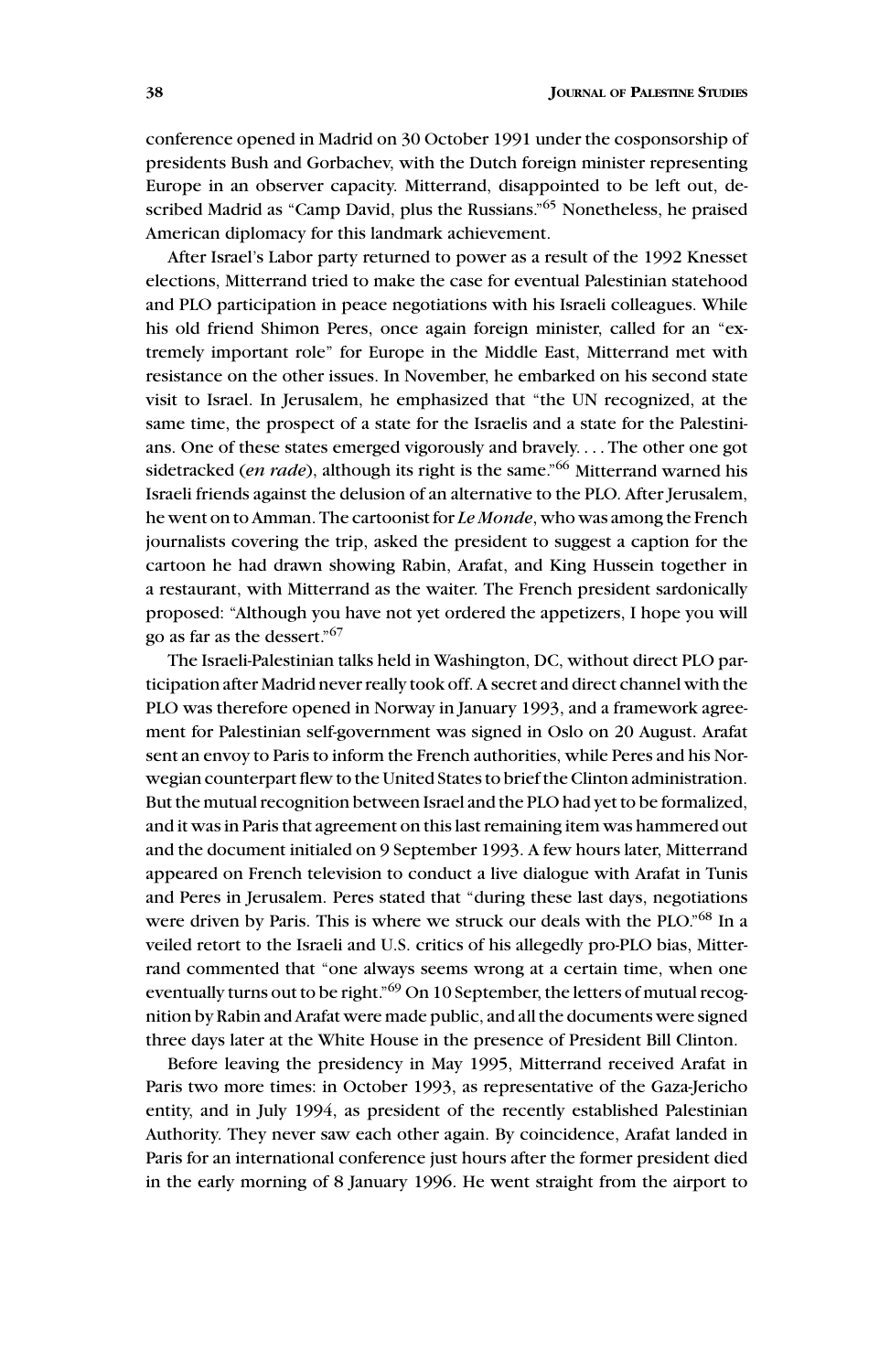Mitterrand's apartment next to the Champ-de-Mars to pay his respects. In an emotional gesture, the Palestinian leader kissed the forehead of the dead man and recited the *Fatiha* (the opening lines of the Qur'an) over his body. Three days later, at Mitterrand's state funeral at the Cathedral of Notre-Dame, the Palestinian president sat only meters away from Israeli prime minister Peres. The fact that the two men mourned him equally was perhaps the most touching tribute to Mitterrand's diplomacy in the Middle East.

#### **CONCLUSION**

Looking at Mitterrand's fourteen years of presidential involvement in the Middle East, some observations are in order. He was elected president in 1981, at a time when France consistently took the lead in shaping the Middle East agenda of the ten-member European Community. By the time he left office in 1995, his country's role in the region, as elsewhere, was much diminished, dwarfed by the overwhelming power of the United States.

France's dramatic eclipse was most glaringly obvious at the 1991 peace conference, when it was deprived of any role despite its considerable expertise and privileged relations with both sides, painstakingly cultivated by Mitterrand throughout his years in office, and its repeated demonstrations of loyalty to the United States. Indeed, in sharp contrast to his predecessors, Mitterrand had never challenged U.S. power, and in fact had always sought the closest cooperation with Washington in the Middle East. An early and warm supporter of the Camp David agreements opposed by the French government at the time, he was primarily responsible for suspending implementation of the European Community's Venice Declaration and for thwarting any European initiative that risked undermining U.S. goals in the region, and placed his forces in the line of fire alongside U.S. troops in Lebanon and Iraq. Though disappointed that this military exposure did not win him the leverage he had hoped would let him contribute to forging a lasting Israeli-Arab peace, he never disputed America's leading role in the region.

Mitterrand's action in the Middle East was the most intense during the first three years of his presidency, when his *Union de la gauche* enjoyed unequalled political backing and when his Palestinian exposure was strongly supported by leftist parties and unions. It was during that period that he set the course for his entire tenure in office.

Though his militant feelings of friendship for Israel never flagged, his relations with the Jewish state passed through many storms. While making unprecedented gestures to the Jewish state, he never shrank from strongly espousing positions that would inevitably incur its wrath, particularly during the years of Likud dominance. Nor did he ever give in to community pressures on his diplomacy: his words to a delegation from the *Conseil représentatif des institutions juives de France* (CRIF) protesting his invitation to Arafat to visit France admirably express both his style and his principled stance: "I am Gallican toward the Pope, let me be so toward Israel."<sup>70</sup>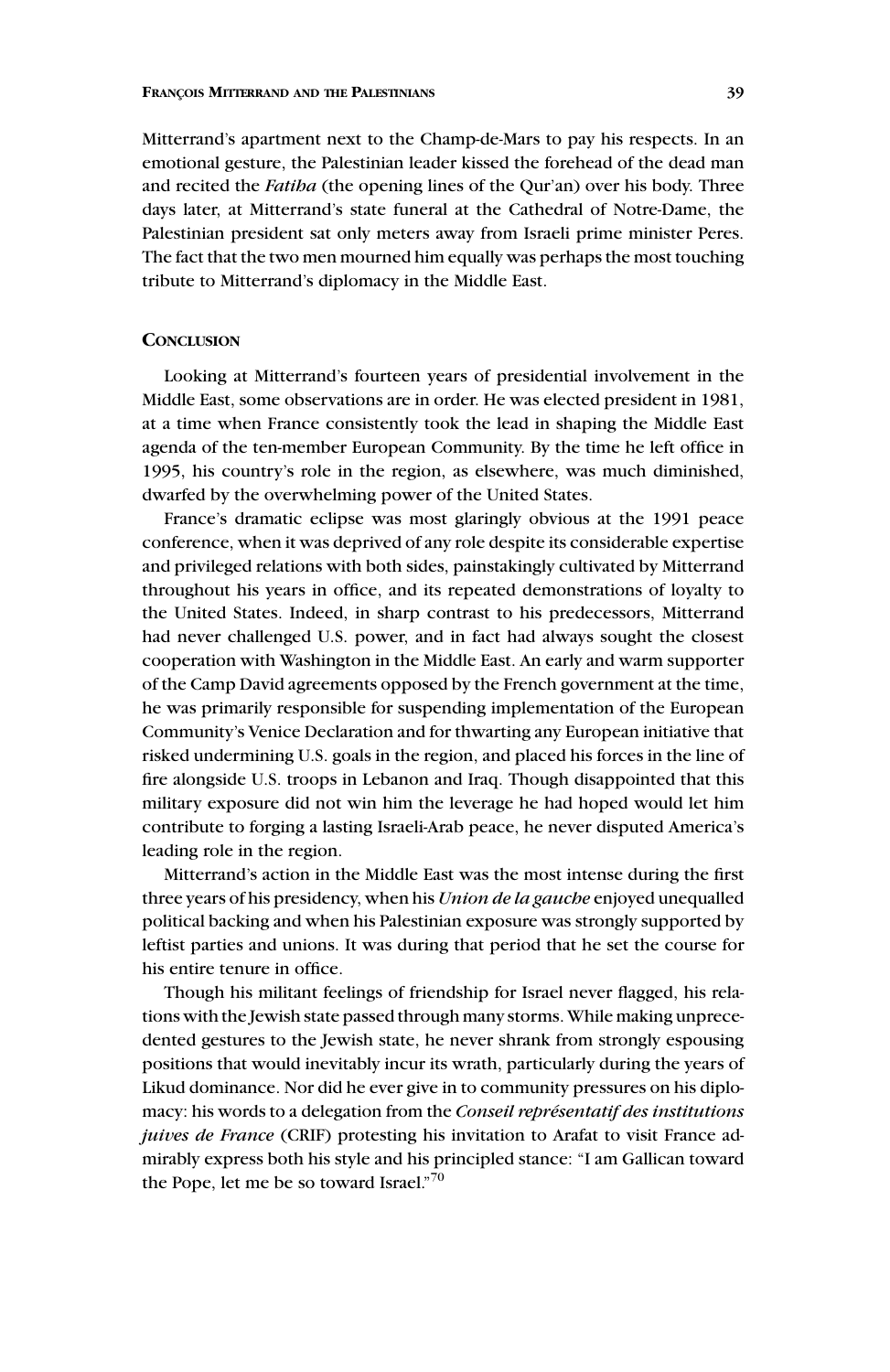Mitterrand considered it his duty as Israel's loyal friend to do whatever he could to prevent the Jewish state from committing fatal errors, such as conquering West Beirut or liquidating the PLO leadership. This intimate but demanding friendship with Israel implied a commitment to a lasting peace, which in his view required addressing the legitimate rights of the Palestinian people, ultimately through an independent Palestinian state. Similarly, his repeated protection of the PLO was without doubt motivated by his conviction that it must be preserved as a credible partner for the future political negotiations he knew would be necessary in the long-term interests of Israel.

But Mitterrand also went out of his way to take into full consideration the legitimacy of the Palestinian struggle. He declared many times that the PLO fighters deserved dignity, and he sent French troops to Lebanon not only to protect the PLO's physical integrity, but also its honor. In the fall of 1967, de Gaulle had already warned that Israel's occupation of the West Bank and Gaza could only generate "resistance," and that this resistance would be stigmatized as "terrorism."<sup>71</sup> Even though Mitterrand would probably not acknowledge it, he had become very "Gaullist" in this regard.

#### **NOTES**

1. Debates of the Conseil de la R´epublique, *Journal Officiel*, 30 October 1956.

2. Mitterrand began denouncing de Gaulle's "coup" against the institutions of the Fourth republic immediately after the general came to power in 1958. His book *Le Coup d'Etat permanent* was published in 1964 (Paris: Plon).

3. Chile under Salvador Allende, a rallying figure for the Left, was the first foreign country he visited; Israel was the second.

4. *Agence France-Presse* (AFP), Cairo, 1 February 1974.

- 5. AFP, Jerusalem, 30 October 1976.
- 6. AFP, Paris, 14 December 1976.

7. The English-language version of UNSC resolution 242 of November 1967 calls for Israel's "withdrawal from occupied territories," while the wording of the French, which has equal legal value (English and French both being official UN languages), is "*retrait des territoires occup´es,*" which France traditionally translated as "withdrawal from *the* occupied territories." As early as 1973, Mitterrand disputed the French official interpretation (*L'Unité*, 11 October 1973).

8. François Mitterrand, press conference, Paris, 23 June 1980. 9. *Le Monde*, 7 May 1981.

10. *Washington Post*, 18 June 1981. 11. Pierre Favier and Michel

Martin-Roland, *La Décennie Mitterrand 1: Les Rupture*s (Paris: Seuil, 1990), p. 297.

12. Israel, sticking to the U.S.-backed interpretation of UNSC resolution 242 (see note 7), claimed it had fulfilled it by withdrawing its forces from the Sinai.

13. François Mitterrand, speech before the Knesset, 4 March 1982.

14. *Le Matin*, 6 March 1982.

15. *Ha'Aretz*, 5 March 1982.

16. While the Israeli public in general seemed to welcome the visit as symbolic of the post-Gaullist reconciliation with France, the Arab media were very critical of the ambiguousness of Mitterrand's speech, which never mentioned the recently annexed Golan.

17. Hubert V´edrine, *Les Mondes de Franc¸ois Mitterrand* (Paris: Fayard, 1996), p. 312.

18. Menachem Begin, letter to François Mitterrand, 6 June 1982.

19. François Mitterrand, press conference, Paris, 9 June 1982.

20. Védrine, *Les Mondes*, p. 313.

21. François Mitterrand, statement, Paris, 24 June 1982.

22. Rashid Khalidi, *Under Siege: PLO Decisionmaking during the 1982 War* (New York: Columbia University Press,